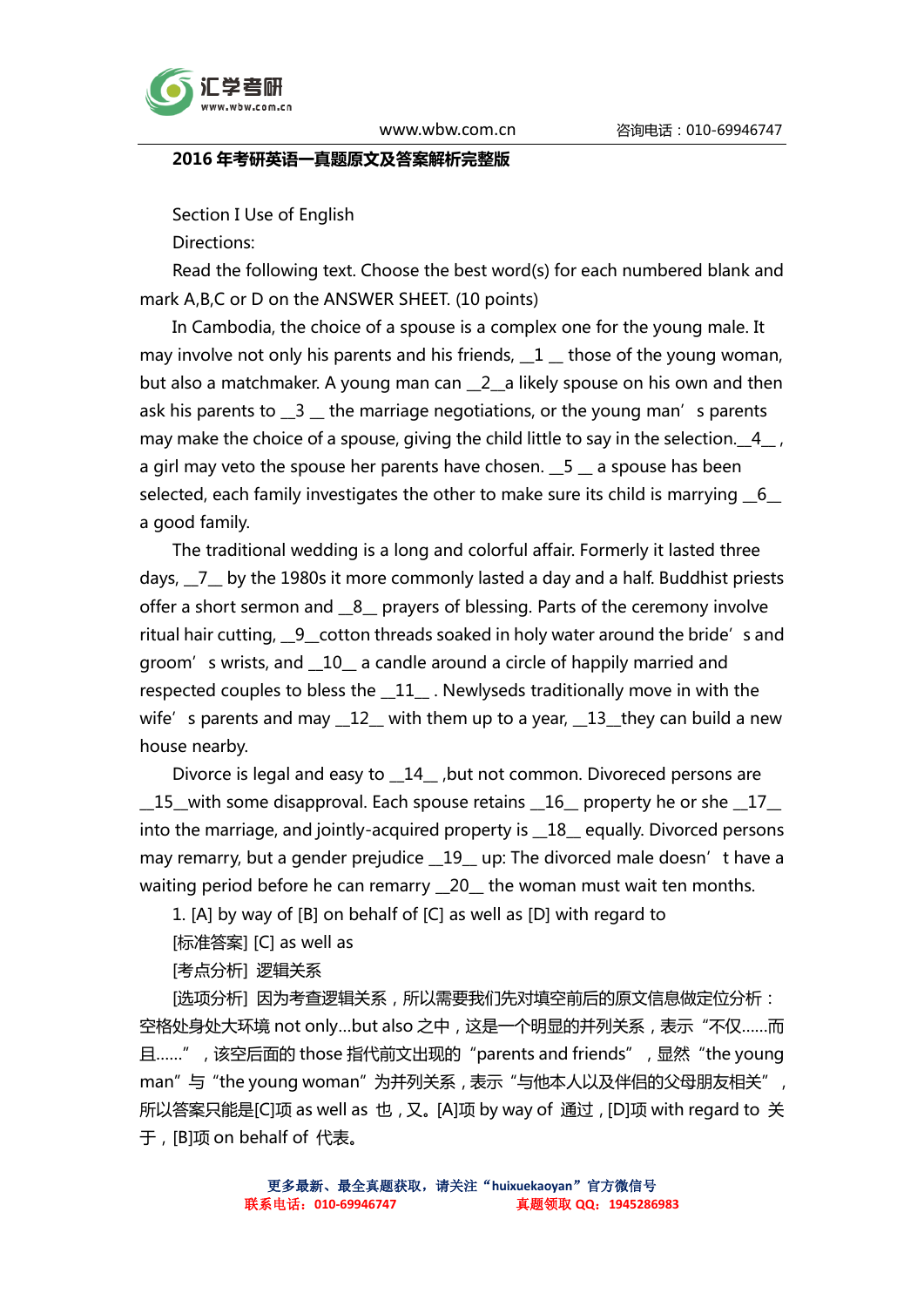

2. [A] adapt to [B] provide for [C] compete with [D] decide on

[标准答案] [D] decide on

[考点分析] 上下文语义

[选项分析] 根据该句的主语 a young man 与宾语 a likely spouse 的关系, 答案只能 是[D]项 decide on "决定", 表示自己决定自己的配偶。[B]项 provide for 为……提供准 备……, provide 为及物动词, 直接跟宾语, 不需要加介词;[C]项 compete with "与……  $\widehat{\mathfrak{F}}$ 争", [A]项 adapt to "适用"。

3. [A] close [B] remew [C] arrange [D] postpone

[标准答案] [C] arrange

[考点分析] 上下文语义及动词辨析

[选项分析] 该句意思为:他可以自己选择自己中意的伴侣并让父母\_\_\_\_婚姻谈判。四 个选项中, [A]项 close 关闭; [B]项 renew 更新, 恢复; [D]项 postpone 推迟;这三项 语义不正确,只有[C]项 arrange "安排"符合语境。

4. [A] Above all [B] In theory [C] In time [D] For example

[标准答案] [B] In theory

[考点分析] 上下文语义

[选项分析] 逻辑判断题主要是看前后两句的含义,前面说"他可以自己选择自己中意 的伴侣并让父母安排婚姻谈判,或者完全由父母选择对象,不给孩子选择的机会。"空格后 面说"女方可以否决她父母所选择的对象。"这两句之间显然是相反的关系,且有一个 may, 更证明[B]项 In theory "理论上说"的正确性,而其他选项[A]项 Above all 最重要的是,[C] 项 In time 准时,[D]项 For example 举例,均不符合题意。

5. [A] Although [B] Lest [C] After [D] Unless

[标准答案] [C] After

[考点分析] 上下文语义

[选项分析] 根据下文"\_\_\_\_\_\_a spouse has been selected, each family investigates the other…"可知,只有对象选择好后,父母才会去调查对方,显然表达的是时间先后顺 序,所以只有 after 才对。其他选项[A]项 Although 尽管,[B]项 Lest 以免,唯恐,[D]Unless 除非,否则都不符合题意。

6. [A] into [B] within [C] from [D] through

[标准答案] [A] into

[考点分析] 上下文语义及介词辨析

[选项分析] 这里主要是看 marry 与相关介词的固定搭配及句意理解。这里 marry into 就是指"通过婚姻得到[成为]……的一员",而其他选项均没有这层含义。

7. [A] since [B] or [C] but [D] so

[标准答案] [C] but

[考点分析] 逻辑关系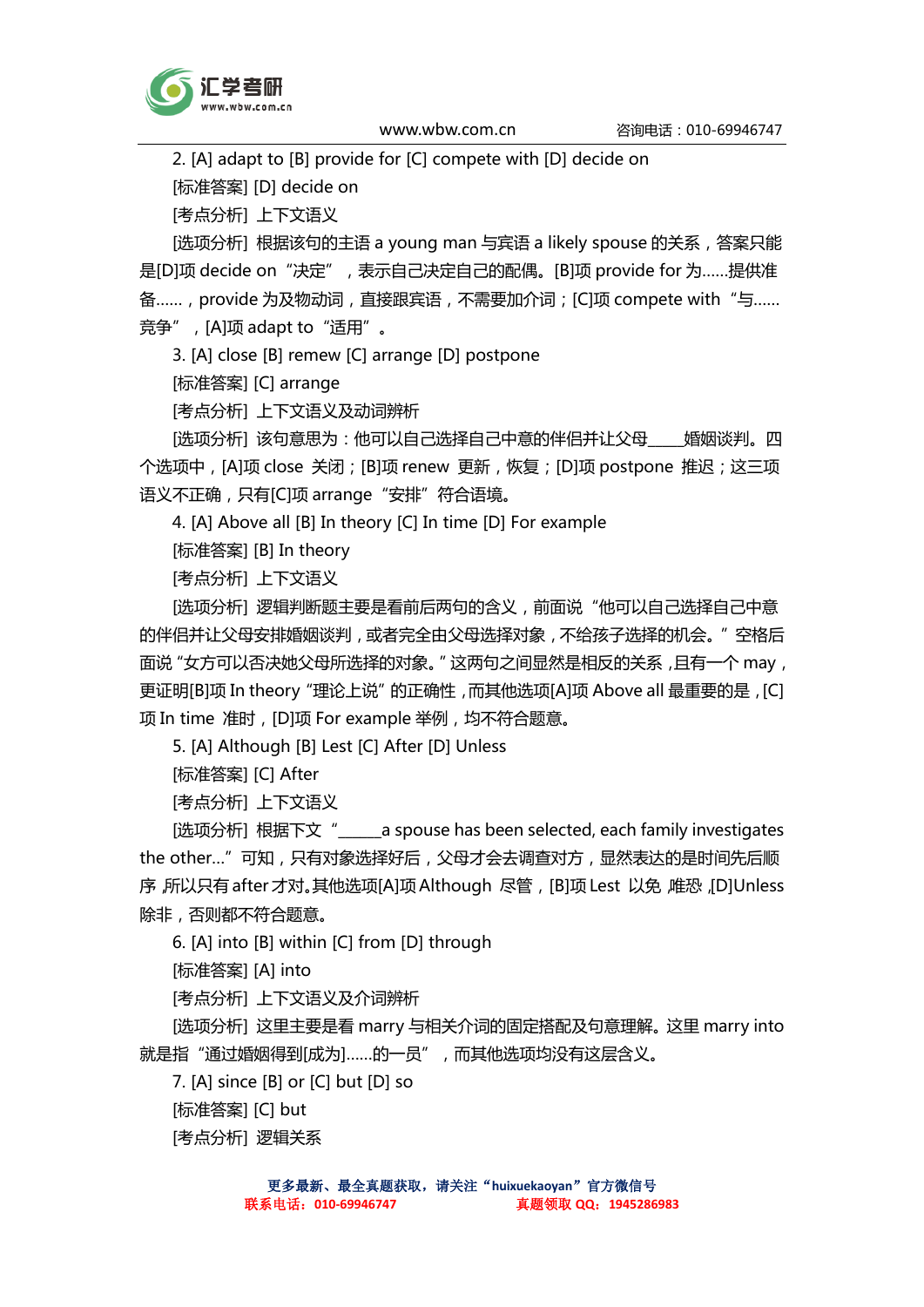

[选项分析] 根据上文"以前婚礼会持续三天",出处句子意为"到了 20 世纪 80 年代, 婚礼只持续一天半",显然与前文发生转变,为对比关系,因此选择[C]项 but 但是。

8. [A] copy [B] test [C] recite [D] create

[标准答案] [C] recite

[考点分析] 上下文语义及动词辨析

[选项分析] 空格处需要填一个动词,和后面的 prayers of blessing 所搭配, [C]项 recite 有"吟诵、朗诵"的意思,与所给短语搭配最为合理,译为"吟诵祝福的祈祷文"。

9. [A] folding [B] piling [C] wrapping [D] tying

[标准答案] [D] tying

[考点分析] 上下文语义及动词辨析

[选项分析] 本题需要根据上下文语义分析, 空格处需要搭配后文"棉线", 纵观四个 选项[A]项 折叠, [B]项 堆积, [C]项 包裹, [D]项 系上, 根据后文的 "around the bride' s and groom's wrists 在新郎和新娘的腰间",只有[D]项"将在圣水中浸过的棉线系在 新郎和新娘的腰间"符合句意。

10. [A] passing [B] lighting [C] hiding [D] serving

[标准答案] [A] passing

[考点分析] 上下文语义及动词辨析

[选项分析] 原文空格需要填写一个动词与后文"around a circle"来搭配, 译为"将 蜡烛传一圈",故[A]项"传递"为正确选项。[B]项 点亮,[C]项 隐藏,[D]项 服务。

11. [A] meeting [B] collection [C] association [D] union

[标准答案] [D] union

[考点分析] 名词辨析

[选项分析] 本句语义为"将蜡烛绕着幸福完婚和受人尊敬的夫妻传递一圈来祝福", [D]项 结合,引申为"婚姻"之意;根据语境,[D]项正确。

12. [A] grow [B] part [C] deal [D] live

[标准答案] [D] live

[考点分析] 上下文语义及动词辨析

[选项分析] 本题比较简单。根据语义"根据传统, 新婚夫妇要搬到妻子父母家, 与父

母\_\_\_\_一年",[D]项"生活"为最佳答案。[C]项 交易,[B]项 分开,[A]项 成长。

13. [A] whereas [B] until [C] if [D] for

[标准答案] [B] until

[考点分析] 时间逻辑关系

[选项分析] 本句意为"\_\_\_\_\_他们在附近建造一栋新房子",[A]项 然而,[B]项 直到, [D]项因为, [C]项 如果, 结合前文 "新婚夫妇根据传统要和女方家人生活一年", 前后存 在一定的时间关系, [B]项"直到"最符合原文语境, 搭配最为合理。

14. [A] avoid [B] follow [C] challenge [D] obtain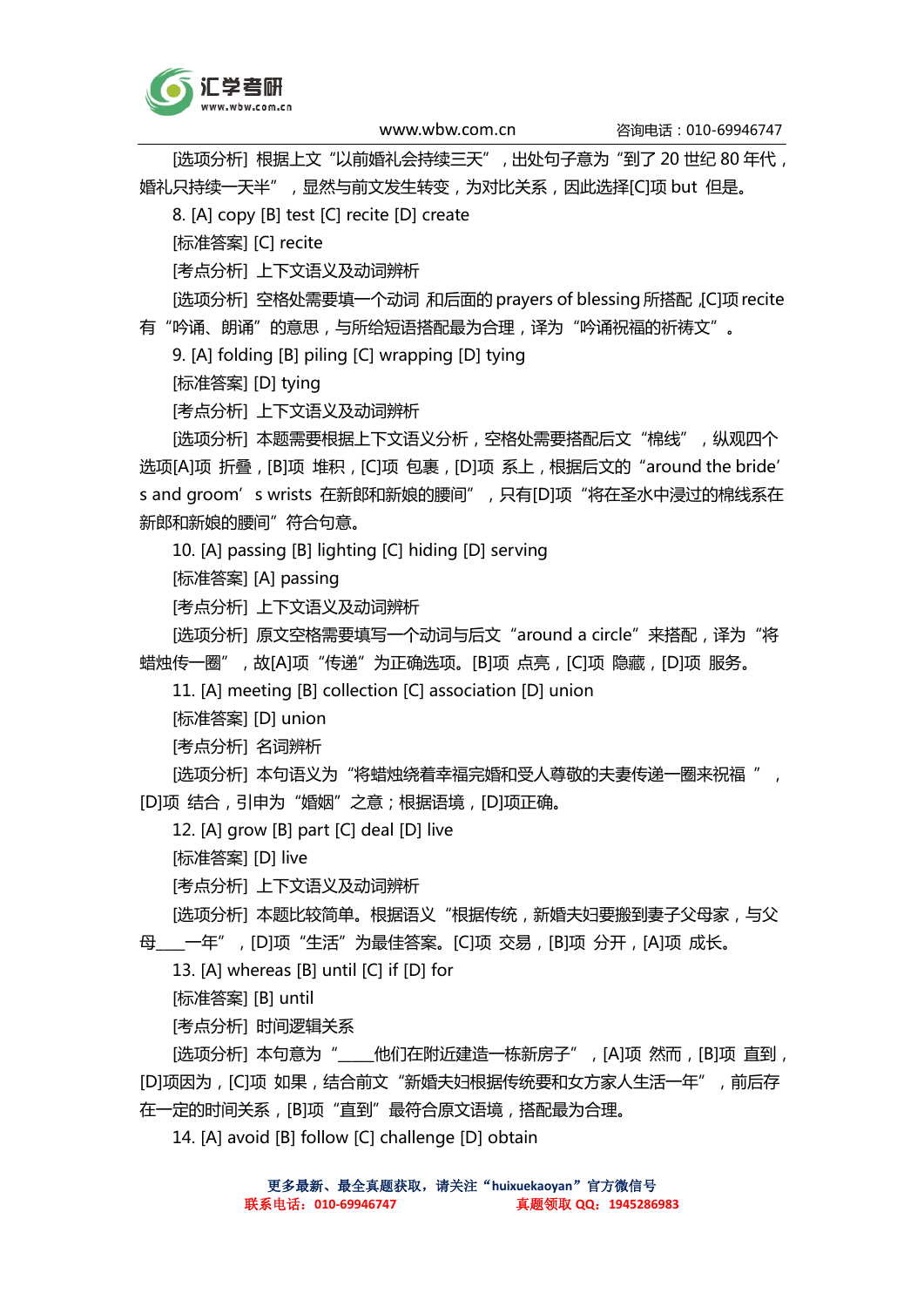

[标准答案] [D] obtain

[考点分析] 上下文语义及动词辨析

[选项分析] Divorce is legal and relatively easy to \_\_14\_\_, but not common. 该句 句意为"离婚是合法的, 且相对容易\_\_\_\_。"[A]项 avoid 避免, [B]项 follow 跟随, [C]项 challenge 挑战,质疑, [D]项 obtain 获得, 实现。根据关键词"legal"可知这里表达的 是正面的意思,再根据句意选择[D]项。

15. [A] isolated [B] persuaded [C] viewed [D] exposed

[标准答案] [C] viewed

[考点分析] 上下文语义及动词辨析

[选项分析] Divorced persons are \_\_15\_\_ with some disapproval. 离婚的人 一些不 认可。本段第一句提到"离婚是合法的且相对容易得到批准,但是不常见。"这句其实是在 说明离婚并不常见的原因, [A]项 isolated 孤立, [B]项 persuaded 劝说, [C]项 viewed 看 待,[D]项 exposed 接触,受到……的影响,[C]项最符合句意。

16. [A] whereever [B] whatever [C] whenever [D] however

[标准答案] [B] whatever

[考点分析] 关系代词辨析

[选项分析] Each spouse retains \_\_\_16\_\_\_ property he or she \_\_17\_\_ into the marriage. 17 小题四个选项都是动词, 所以该句意思为: 夫妇双方保有财产, 这个财产是 他或她进婚姻的。结合[A]项 whereever "无论何地;任何(地方)=any place where(定 从)"; [B]项 whatever "无论什么; 任何(东西)=anything that/any+N that"; [C] 项 whenever 无论何时; 任何时间=any time when; [D]项 however 无论如何; 无论多 么。根据语义,这里应该不是让步的关系,而且填的这个词还要能修饰 property。因此, 选择[B]项, 等于 retains any property that he or she.......

17. [A] changed [B] brought [C] shaped [D] pushed

[标准答案] [B] brought

[考点分析] 上下文语义及动词义辨析

[选项分析] Each spouse retains \_\_16\_\_\_ property he or she \_17\_ into the marriage, 结合[A]项 changed "改变", [B]项 brought "带来", [C]项 shaped "形 成",[D]项 pushed"推,逼迫"。结合语境只有[B]项符合句意,意为"把财产带入婚姻"。

18. [A] invested [B] divided [C] donated [D] withdrawn

[标准答案] [B] divided

[考点分析] 上下文语义及动词义辨析

[选项分析] ...and jointly-acquired property is \_\_18\_\_ equally. 结合[A]项 invested 投资;[B]项 divided 分配;分开;[C]项 donated 捐赠;[D]项 withdrawn 撤出,提取。 根据语义应该是共同财产被(夫妻双方)平分,因此选择[B]项。

19. [A] warms [B] clears [C] shows [D] breaks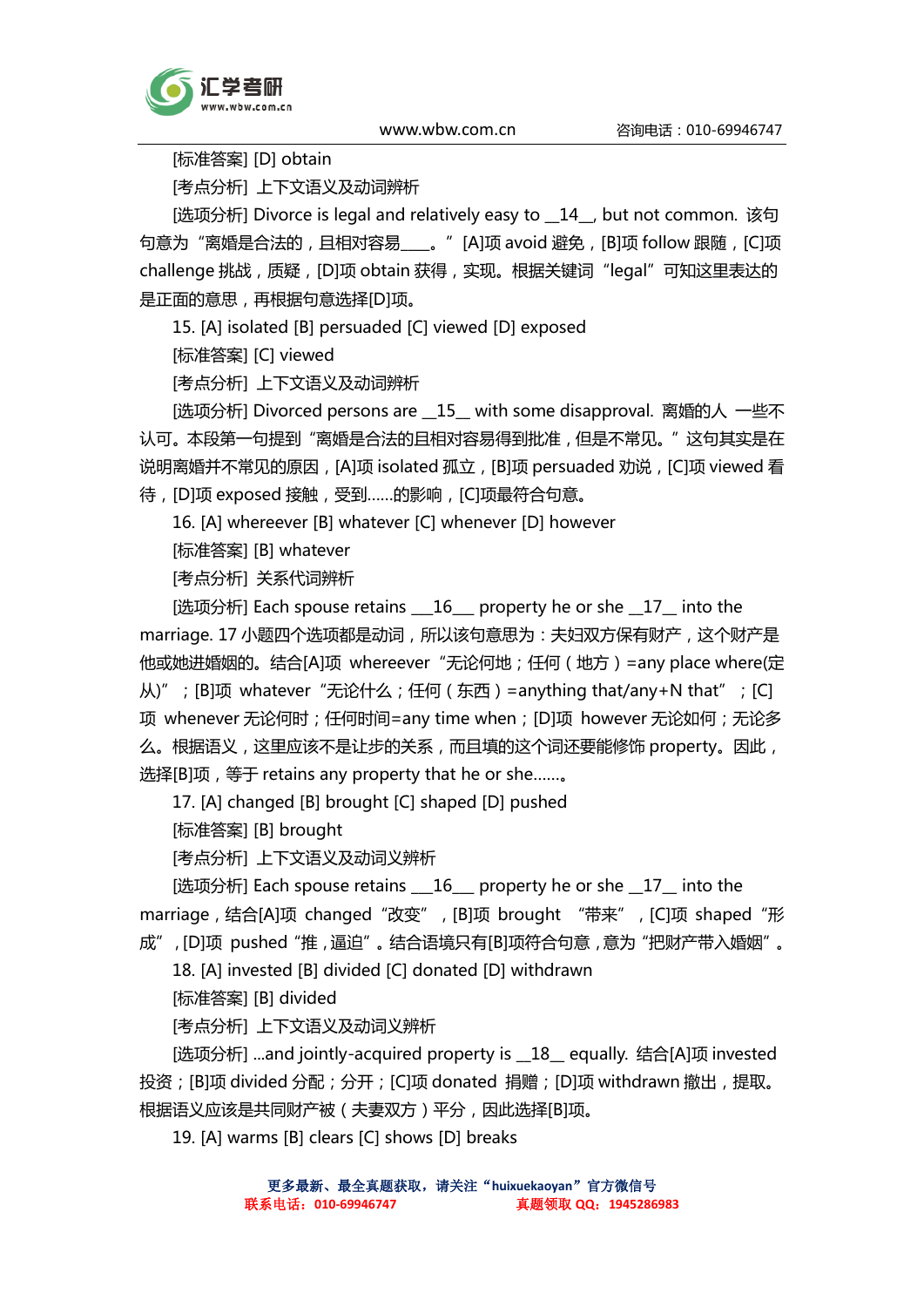

[标准答案] [C] shows

[考点分析] 动词固定搭配

[选项分析] Divorced persons may remarry, but a gender prejudice \_\_19\_up. 该 句语义为离过婚的人或许会再婚,但是性别偏见 。[A]项 warm up 加热,热身;[B]项 clear up (天气)变晴, 收拾, 消除; [C]项 show up 显现; [D]项 break up 分裂, 分开; 根据 句意,选择[C]项。

20. [A] while [B] so that [C] once [D] in that

[标准答案] [A] while

[选项分析] 上下文语义

[考点分析] 本句句意为: 离婚的男性再婚不需要等待期, 女性必须等十个月。显然前 后两句存在转折关系,只有[A]项 while"然而"能够表达这个意思。

Section Ⅱ Reading Comprehension

Part A

Text 1

France, which prides itself as the global innovator of fashion, has decided its fashion industry has lost an absolute right to define physical beauty for women. Its lawmakers gave preliminary approval last week to a law that would make it a crime to employ ultra-thin models on runways.

The parliament also agreed to ban websites that "incite excessive thinness" by promoting extreme dieting.

Such measures have a couple of uplifting motives. They suggest beauty should not be defined by looks that end up impinging on health. That's a start. And the ban on ultra-thin models seems to go beyond protecting models from starving themselves to death - as some have done. It tells the fashion industry that it must take responsibility for the signal it sends women, especially teenage girls, about the social tape-measure they must use to determine their individual worth.

The bans, if fully enforced, would suggest to women (and many men) that they should not let others be arbiters of their beauty. And perhaps faintly, they hint that people should look to intangible qualities like character and intellect rather than dieting their way to size zero or wasp-waist physiques.

The French measures, however, rely too much on severe punishment to change a culture that still regards beauty as skin-deep — and bone-showing. Under the law, using a fashion model that does not meet a government-defined index of body mass could result in a \$85,000 fine and six months in prison.

The fashion industry knows it has an inherent problem in focusing on material adornment and idealized body types. In Denmark, the United States, and a few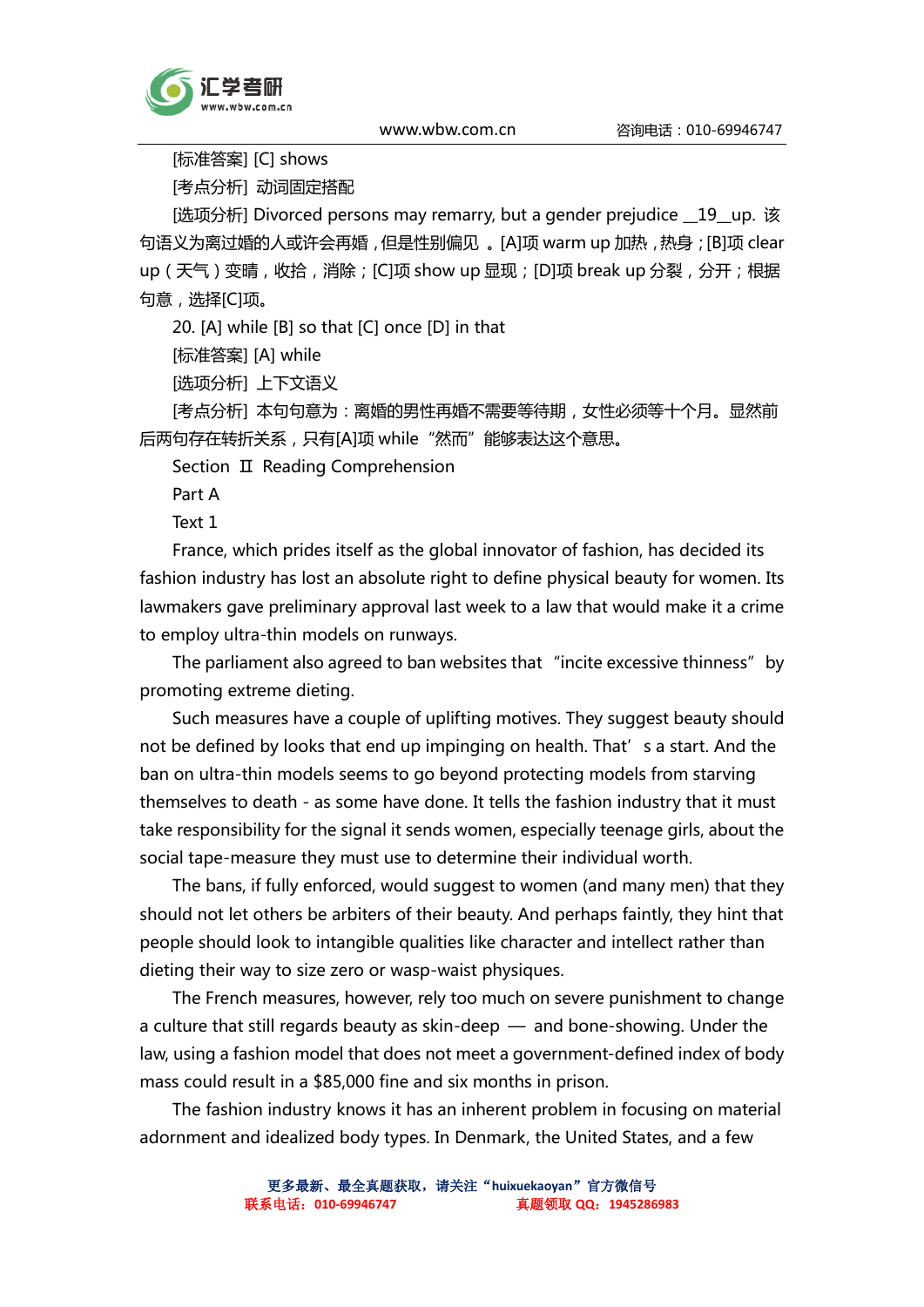

other countries, it is trying to set voluntary standards for models and fashion images that rely more on peer pressure for enforcement.

In contrast to France's actions, Denmark's fashion industry agreed last month on rules and sanctions regarding the age, health, and other characteristics of models. The newly revised Danish Fashion Ethical Charter clearly states: "We are aware of and take responsibility for the impact the fashion industry has on body ideals, especially on young people.' The charter's main tool of enforcement is to deny access for designers and modeling agencies to Copenhagen Fashion Week, which is run by the Danish Fashion Institute. But in general it relies on a name-and-shame method of compliance.

Relying on ethical persuasion rather than law to address the misuse of body ideals may be the best step. Even better would be to help elevate notions of beauty beyond the material standards of a particular industry.

21. According to the first paragraph, what would happen in France?

- [A] Physical beauty would be redefined.
- [B] New runways would be constructed.
- [C] Websites about dieting would thrive.
- [D] The fashion industry would decline.
- 【答案】 [A] Physical beauty would be redefined

【解析】 推断题。根据 France 定位到文章前两段, 第一段讲法国决定时装业失去了 定义(define)形体美(physical beauty)的绝对权力。法国的立法者通过了一项法律, 雇用超瘦的模特属于犯罪,议会也禁止网站通过推崇极端节食"鼓动过度瘦弱"。第二段第 二句提到"They suggest beauty should not be defined by looks that end up impinging on health. That's a start. 他们建议美丽不应该以伤害身体健康为代价的外表 来界定。"由此可知, 法国通过立法手段来改变法国时装业模特超瘦的现状, 即[A]项的"形 体美将会被重新定义",是对原文内容的合理推断。[B]项"将会建造新的舞台",[C]项"有 关节食的网站将会兴起", [D]项"时装业将会衰退", 均不能从文中推测出来, 属于"无 中生有"。

22. The phrase "impinging on" (Line 2, Para 2) is closest in meaning to

- [A] heightening the value of.
- [B] indicating the state of.
- [C] losing faith in.

[D] doing harm to.

【答案】 [D] doing harm to

【解析】猜词题。定位到第二段第二句"They suggest beauty should not be defined by looks that end up impinging on health. 他们建议美丽不应该以 身体健康为代价的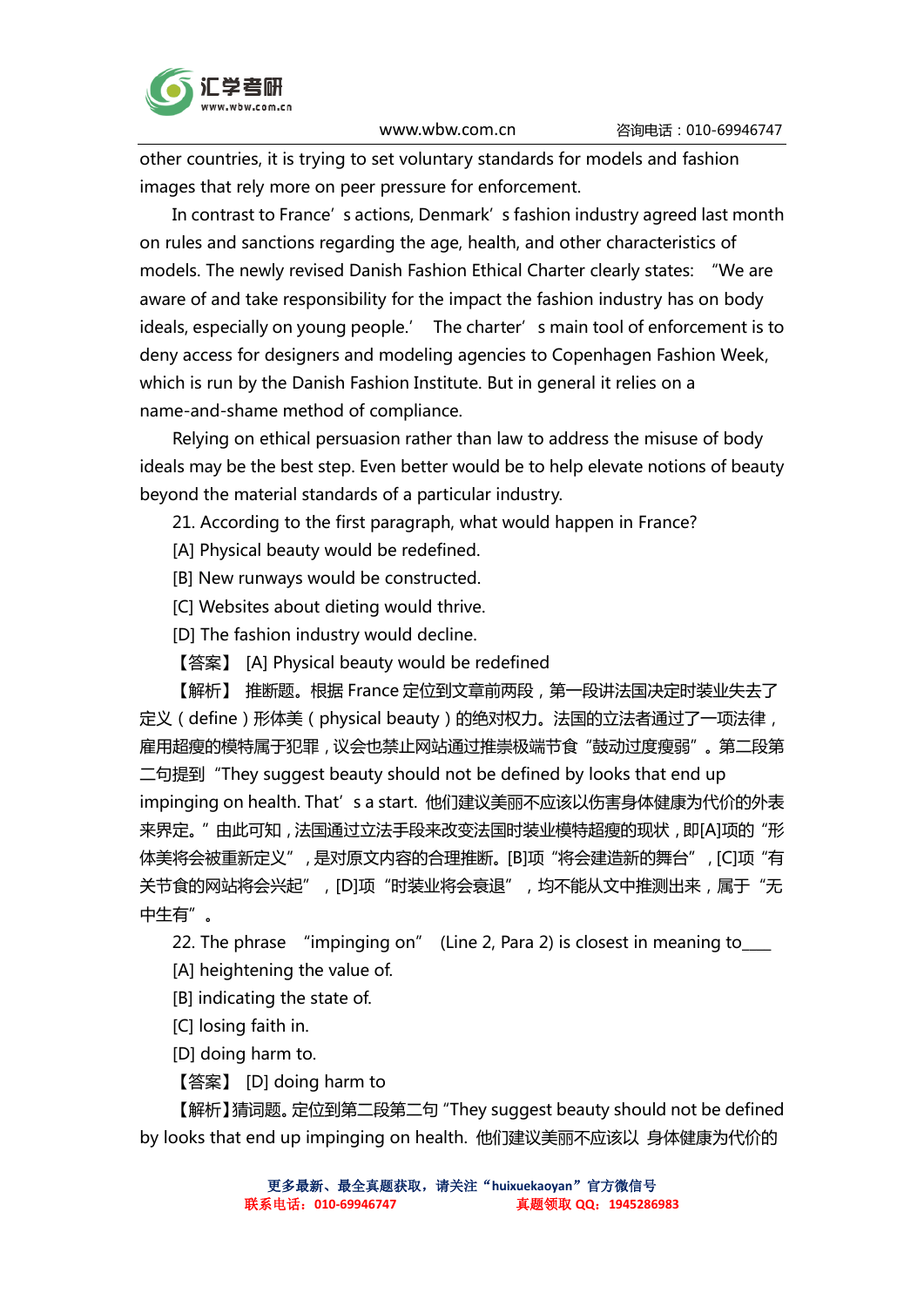

外表来界定。"impinging on 后面的宾语为"health",即对健康的某种影响。根据第二 段第三句"对超瘦模特的禁令似乎不仅仅是在防止模特挨饿致死——正如曾有人这么做过 的",可见法国目前的对美丽的定义导致了有人为了保持身材,挨饿致死,因此推测出这一 短语在这里的意思为"侵犯,伤害", [D]项"对……有害"正确。[A]项"增强了……的价 值",[B]项"反映了……的状态",[C]项"对……失去信心"均不符合句意。

23. Which of the following is true of the fashion industry?

[A] The French measures have already failed.

[B] New standards are being set in Denmark.

[C] Model are no longer under peer pressure.

[D] Its inherent problems are getting worse.

【答案】 [B] New Standards are being set in Denmark

【解析】细节题。根据第五段第二句话"In Denmark,...it is trying to set voluntary standards for models and fashion... 在丹麦,它正尝试为模特设定自愿的标准……",可 知[B]项"在丹麦新的标准正在被设定"是对原文的同义替换。[A]项"法国的措施失败了"; [C]项"不再有来自同行执法的压力",文章第五段第二句后半句提到"images that rely more on peer pressure for enforcement",属于"正反混淆";[D]项"它固有的问题 变得更严重了",文中第五段只提及时装业有固有的问题,并未提及"变得更严重",属于 "无中生有"。

24. A designer is most likely to be rejected by CFW for \_\_\_\_

[A] setting a high age threshold for models.

[B] caring too much about models' character.

[C] showing little concern for health factors.

[D] pursuing perfect physical conditions.

【答案】 [C] showing little concern for health factors

【解析】推断题。题设为"一个设计师很可能因为什么原因被 CFW 拒绝",根据关键 词 CFW 可回到文中定位至倒数第二段,该段提到丹麦的时尚界就有关模特的年龄、健康及 其他特性的内容达成一致意见,且一项新法案也明确规定,他们已经意识到时尚界对于人们 尤其是年轻人的身体健康所带来的影响,并且应该对此承担责任,这一法规的执行方式就是 拒绝一些设计师和模特经纪机构参加哥本哈根时装周(CFW)。因此[C]项的"不关心健康 因素"符合题意,为正确答案。[D]项"追求完美的身体状况",[B]项的"过多关注模特的 性格",[A]项"设定了一个模特高龄门槛",均不符合题意。

25. Which of the following may be the best title of the text?

[A] The Great Threats to the Fashion Industry

[B] Just Another Round of Struggle for Beauty

[C] A Dilemma for the Starving Models in France

[D] A Challenge to the Fashion Industry's Body Ideals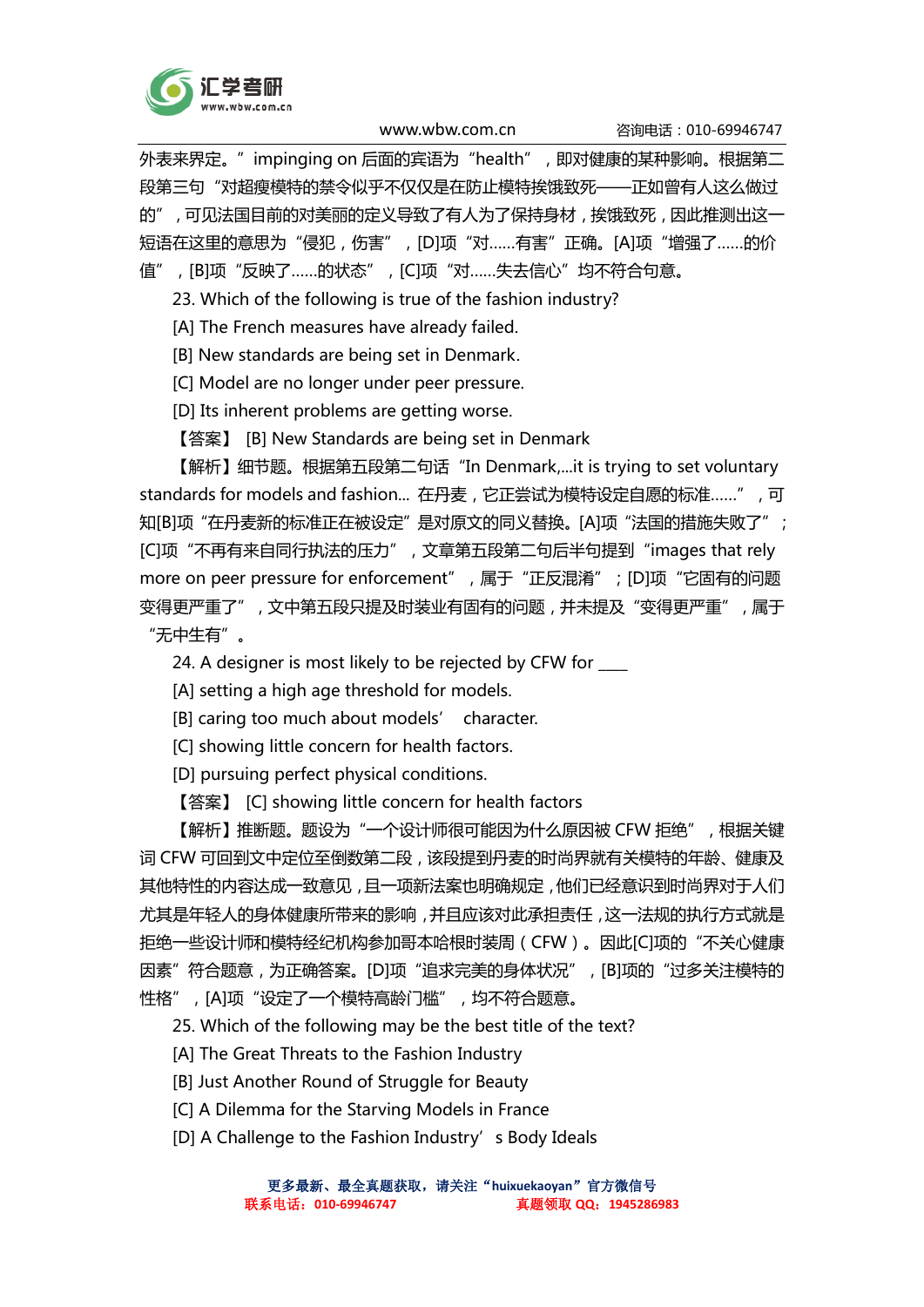

【答案】 [D] A challenge to the Fashion Industry's Body Ideals

【解析】主旨题。本文从首段就开始阐述法国通过立法禁止雇用超瘦的模特,时装业已 经失去了定义女性身体之美的绝对权力,且议会也禁止网站通过宣传过度节食来强调过度消 瘦。第二段继续说明美丽不能只看外表,更不能以牺牲健康为代价,时装业应该为传递给女 性的不良信息负责。第三段说明女性不该让他人来评判自己的美丽。第四段讲法国的措施更 多的是依靠严厉的惩罚。最后三段提到了丹麦与法国截然不同的措施。纵观全文,文章主要 在讲各个国家对解决目前模特超瘦的现状的措施,因此[D]项的"对时装业身体典范的挑战" 是对原文的"高度概括"。

#### Text 2

For the first time in history, more people live in towns than in the county. In Britain this has had a curious result. While polls show Britons rate "the countryside" alongside the royal firmly, Shakespeare and the National Health Service (NHS) as what makes them proudest of their country, this has limited political support.

A century ago Octavia Hill launched the National Trust not to rescue stylish houses but to save "the beauty of natural places for everyone forever." It was specifically to provide city dwellers with spaces for leisure where they could experience "a refreshing air." Hill's pressure later led to the creation of national parks and green belts. They don't make countryside any more, and every year concrete consumes more of it. It needs constant guardianship.

At the next election none of the big parties seem likely to endorse this sentiment. The conservatives' planning reform explicitly gives rural development priori over conservation, even authorizing "off-plan" building where local people might object. The concept of sustainable development has been defined as profitable. Labour likewise wants to discontinue local planning where councils oppose development. The Liberal Democrats are silent. Only Ukip, sensing its chance, has sided with those pleading for a more considered approach to using green land. Its Campaign to Protect Rural England struck terror into many local Conservative parties.

The sensible place to build new houses, factories and offices is where people are.in cities and towns where infrastructure is in place. The London agents Stirling Ackroyd recently identified enough sites for half a million houses in the London area alone, no intrusion on green belt. What is true of London is even truer of the provinces.

The idea that "housing crisis" equals "concreted meadows" is pure lobby talk. The issue is not the need for more house but, as always, where to put them.

> 更多最新、最全真题获取,请关注"**huixuekaoyan**"官方微信号 联系电话:**010-69946747** 真题领取 **QQ**:**1945286983**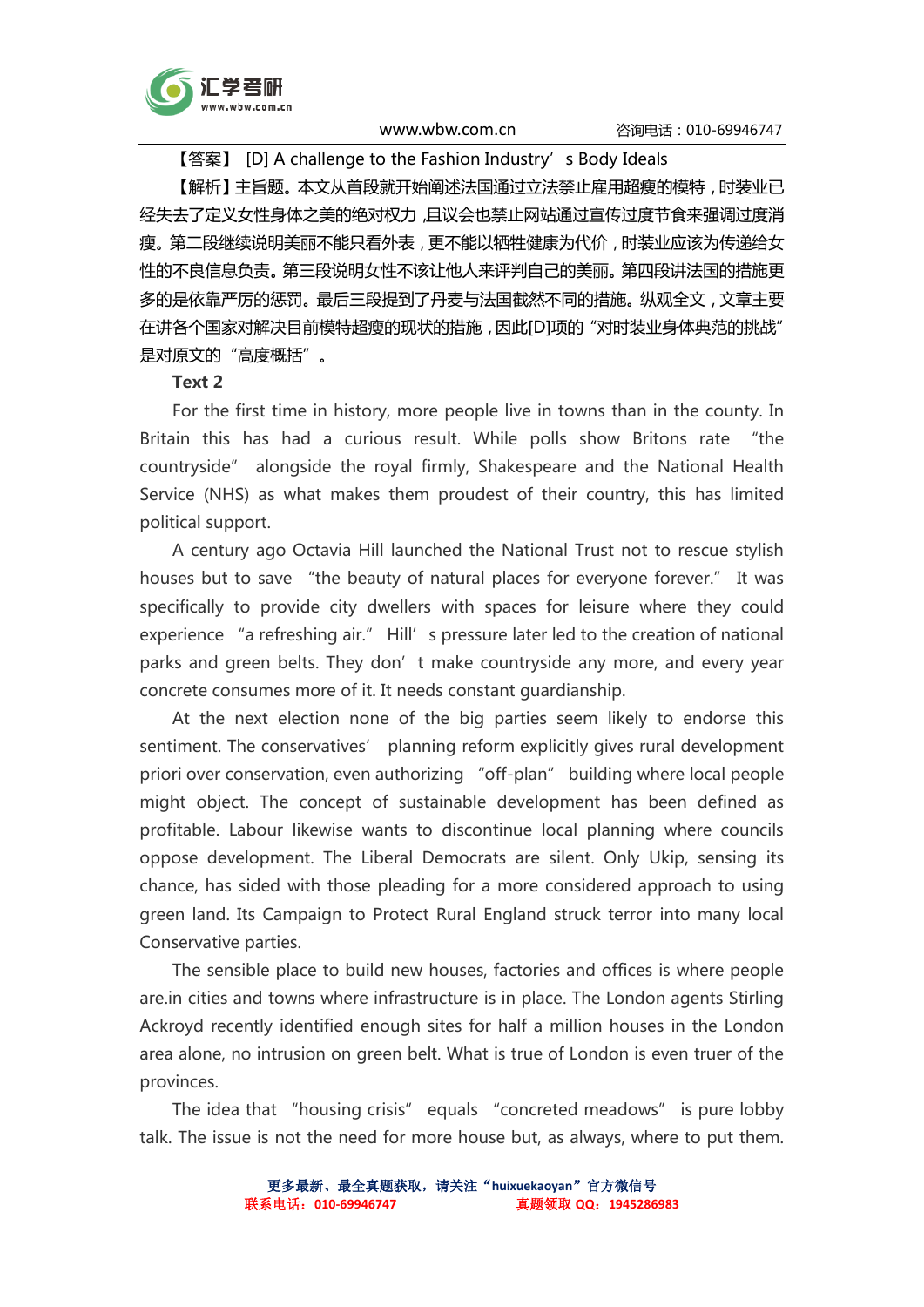

Under lobby pressure, George Osborne favours rural new-build against urban renovation and renewal. He favours out-of-town shopping sites against. high streets. This is not a free market but a biased one. Rural towns and villages have growl and will always grow. They do so best where building sticks to their edges and respects their character. We do not ruin urban conservation areas. Why ruin rural ones?

Development should be planned .not let rip. After the Netherlands, Britain is Europe's most crowded country. Half a century of town and country planning has enabled it to retain an enviable rural coherence, while still permitting low-density urban living. there is no doubt of the alternative - the corrupted landscapes of southern Portugal Spain or Ireland avoiding this rather than promoting it should unite left and right of the political spectrum.

26. Britain's public sentiment about the countryside

[A] didn't start till the Shakespearean age.

[B] has brought much benefit to the NHS.

[C] is fully backed by the royal family.

[D] is not well reflected in politics.

【答案】 [D] is not well reflected in politics

【解析】细节题。根据题干回到原文精确定位到首段最后一句:"然而民意调查显示英 国人把乡村与皇室家族、莎士比亚和国家医疗服务体系一起视为使他们为自己国家感到最自 豪的事物,这拥有有限的政治支持",该句中的 polls"民意调查"对应题干中的 public sentiment, "this has limited political support" 对应[D]项 "is not well reflected in politics",意为"在政治上没有得到很好的反响",是对原文的同义替换。[B]项"给国家 医疗服务体系带了了很多益处",[A]项"直到莎士比亚时期才开始",[C]项"得到了皇室 家族的全力支持",文章均未提及,属于"无中生有"。

27. According to Paragraph 2, the achievements of the National Trust are now being

[A] gradually destroyed.

[B] effectively reinforced..

[C] properly protected.

[D] largely overshadowed.

【答案】 [D] largely overshadowed

【解析】细节题。根据题干中的 the National Trust 定位到第二段首句。第二段首句 提到这一项目的目的是为每个人永久保存自然地区的美丽。再根据第二段的第三句"Hill 的项目创造出国家公园和绿地。他们不再制造乡村了,而且每年钢筋混凝土消耗的乡村越来 越多。乡村需要持久的保护"。可知当时的项目取得的成就已经不再发挥影响, [D]项"被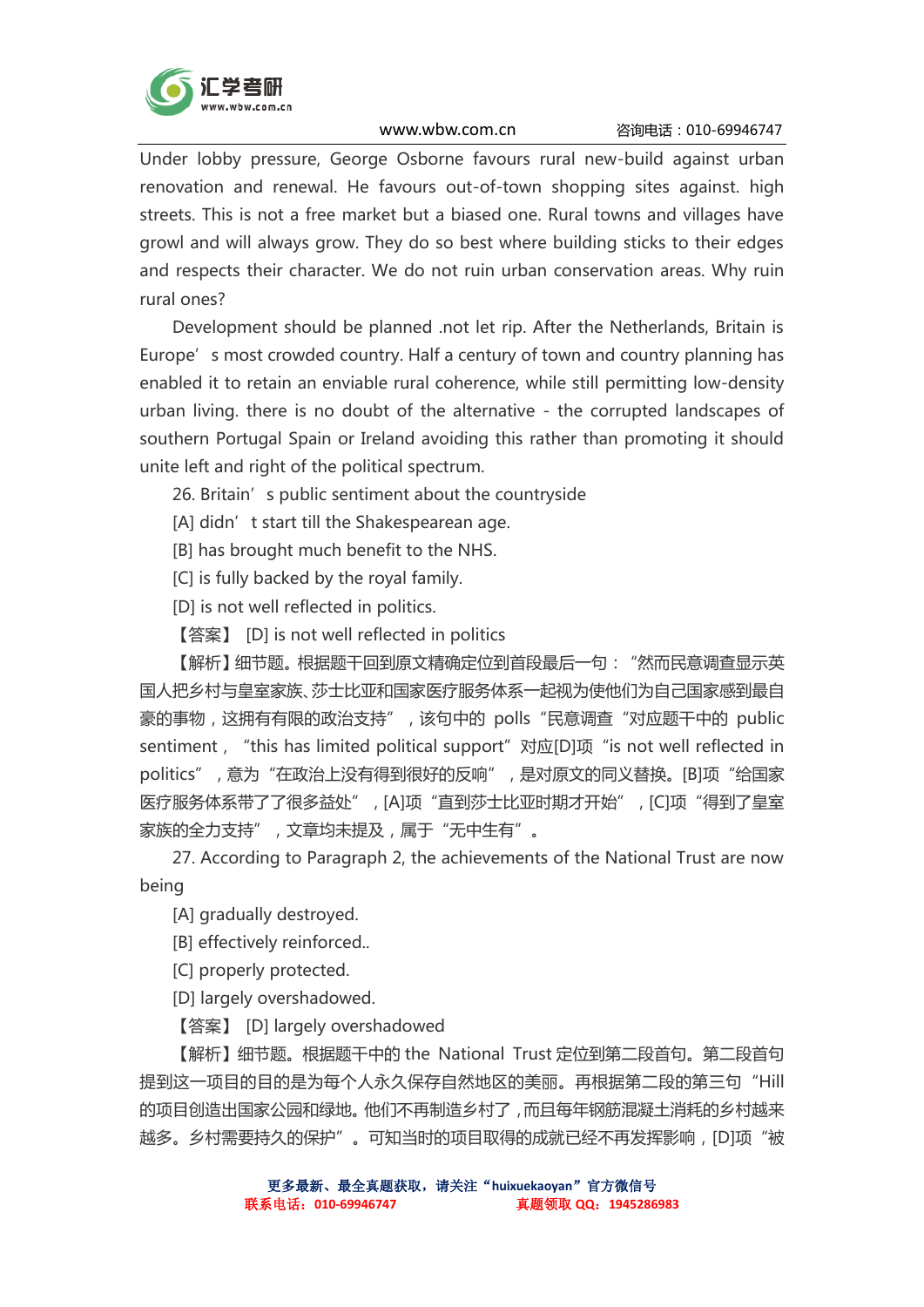

大大夺去了光辉 (即失去了影响力)"为正确选项。[A]项"被渐渐破坏", [B]项"被有效 地加强了",[C]项"被合理地保护",均不符合题意。

28. Which of the following can be inferred from paragraph 3?

[A] Labour is under attack for opposing development

[B] The Conservatives may abandon "off-plan" building.

[C] The Liberal Democrats are losing political influence.

[D] Ukip may gain from its support for rural conservation.

【答案】 [D] Ukip may gain from its support for rural conservation

【解析】推断题。根据题干定位到第三段。第二段提到乡村亟待保护,第三段首句提到 在接下来的选举中似乎没有一个大的政党支持这种(公众)情绪。第六七句提到:只有 Ukip 意识到其机会,支持那些恳求在使用绿地上有更周全的方法的人,它发起的"保护英国乡 村"的运动使许多当地的保守党感到恐惧。可见 Ukip 的做法符合大众情绪,会因此获益。 [A]项的"Ukip 可能因支持保护乡村而获益"是对原文的同义替换。

29. The author holds that George Osborne's preference

- [A] reveals a strong prejudice against urban areas.
- [B] shows his disregard for the character of rural areas.
- [C] stresses the necessity of easing the housing crisis.
- [D] highlights his firm stand i against lobby Pressure.
- 【答案】[B] shows his disregard for the character of rural areas

【解析】 细节题。根据关键词 George Osborne 定位至第五段,第五段第二句提到 Osborne 支持乡村新建住宅反对城市改造和重建,支持郊区购物场所反对城市商业街。由 此可知 Osborne 的是支持城市保护, 反对乡村保护。接下来几句作者表达了自己的观点: 这不是一个自由的市场而是一个有偏见的市场。接着提到:乡村的小镇和农村已经得到发展 并将继续发展,它们在建筑坚持界线和尊重它们的特点方面做的非常好,我们没有破坏城市 受保护的区域,为什么要破坏乡村的呢?可见 Osborne 的观点只强调城市,忽视了乡村, [B]项"表明他对乡村区域特色的忽视"符合文意,为正确选项。[A]项"揭示出对城市区域 的强烈偏见", Osborne 重视城市反对乡村, 与文意相悖;[C]项"强调了缓解住房压力的 必要性",[D]项"突出了他反对游说团压力的坚定立场", 文中并未提及, 属于"无中生 有"。

30. In the last paragraph, the author shows his appreciation of

[A] the size of population in Britain.

- [B] the enviable urban lifestyle in Britain.
- [C] the town-and-country planning in Britain.

[D]the political life in today's Britain.

【答案】 [C] the town-and-country planning in Britain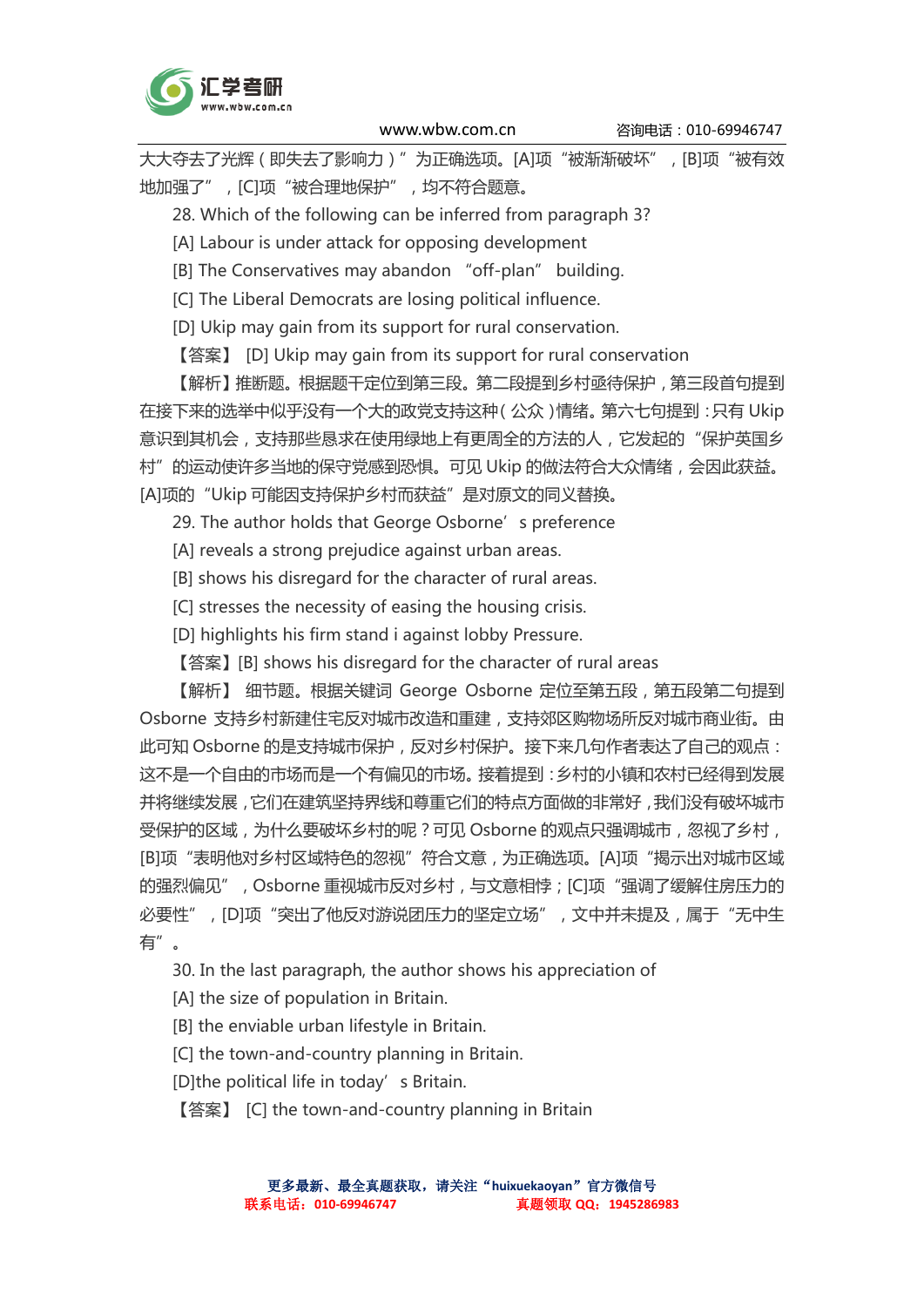

【解析】 细节题。根据题干定位到最后一段第二句:"Half a century of town and country planning has enabled it to retain an enviable rural coherence, while still permitting low-density urban living.", [C]项的 "the town-and-country planning in Britain"是对原文的同义替换,为正确选项。[A]项"英国人口的规模",[B]项"英国令人 羡慕的都市生活方式",[D]项"当今英国的政治生活",均不符合题意。

## Text 3

"There is one and only one social responsibility of businesses," wrote Milton Friedman, a Nobel prize-winning economist, "That is, to use its resources and engage in activities designed to increase its profits." But even if you accept Firedman's premise and regard corporate social responsibility (CSR) policies as a waste of shareholders' money, things may not be absolutely clear-cut. New research suggests that CSR may create monetary value for companies-at least when they are prosecuted for corruption.

The largest firms in America and Britain together spend more than \$ 15 billion a year on CSR, according to an estimate by EPG, a consulting firm. This could add value to their businesses in three ways. First, consumers may take CSR spending as a "signal" that a company's products are of high quality. Second, customers may be willing to buy a company's products as an indirect way to donate to the good causes it helps. And third, through a more diffuse "halo effect," whereby its good deeds earn it greater consideration from consumers and others.

Previous studies on CSR have had trouble differentiating these effects because consumers can be affected by all three. A recent study attempts to separate them by looking at bribery prosecutions under America's Foreign Corrupt Practices Act (FCPA). It argues that since prosecutors do not consume a company's products as part of their investigations, they could be influenced only by the halo effect.

The study found that, among prosecuted firms, those with the most comprehensive CSR programmes tended to get more lenient penalties. Their analysis ruled out the possibility that it was firms' political influence, rather than their CSR stand, that accounted for the leniency: Companies that contributed more to political campaigns did not receive lower fines.

In all, the study concludes that whereas prosecutors should only evaluate a case based on its merits, they do seem to be influenced by a company's record in CSR. "We estimate that either eliminating a substantial labour-rights concern, such as child labour or increasing corpora giving by about 20% results in fines that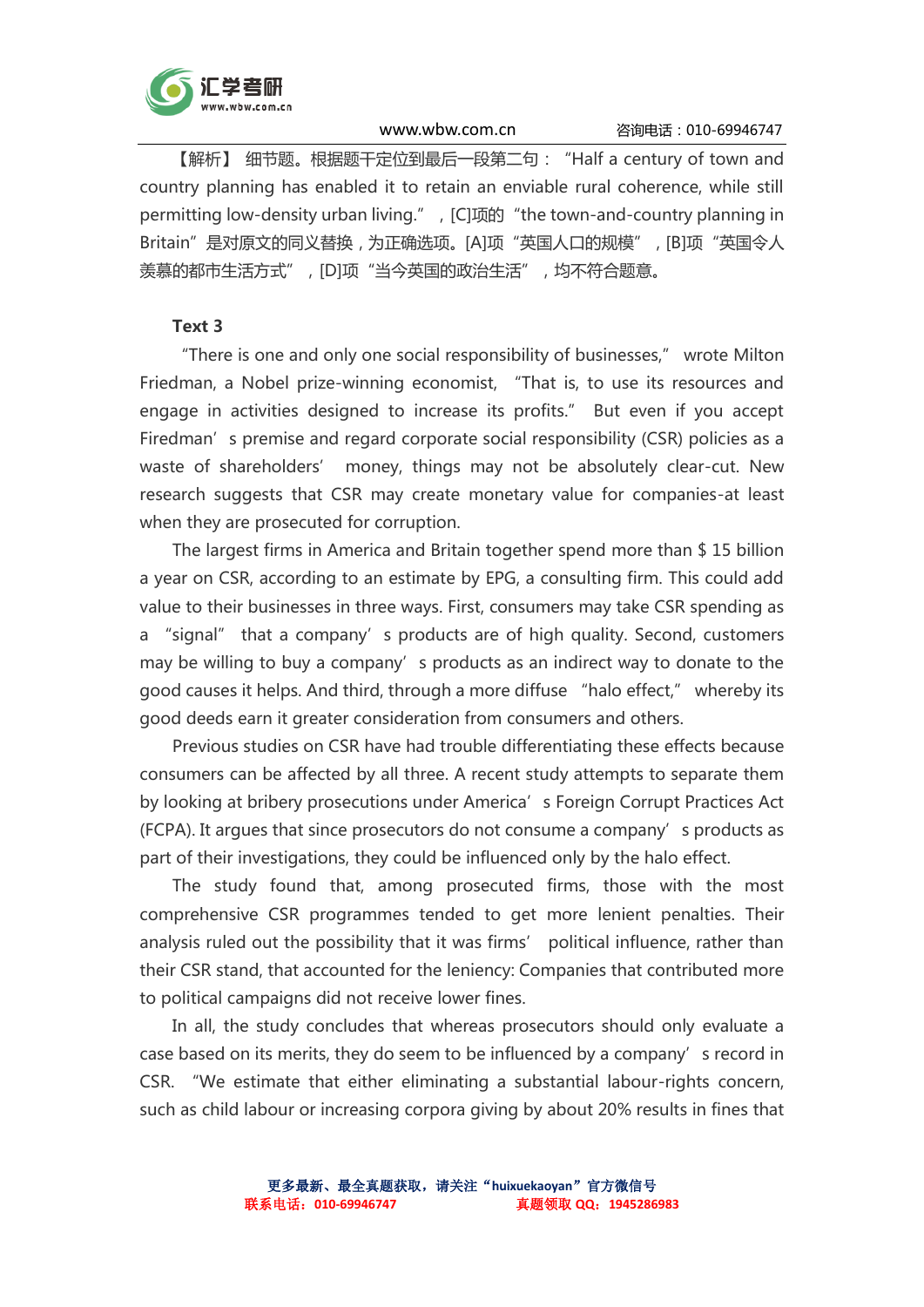

generally are 40% lower than the typical punishment for briding foreign officials," says one researcher.

Researchers admit that their study does not answer the question of how much businesses ought to spend on CSR. Nor does it reveal how much companies are banking on the halo effect rather than the other possible benefits, when they decide their do-gooding policies. But at least they have demonstrated that when companies get into trouble with the law, evidence of good character can win them a less costly punishment.

31. The author views Milton Friedman's statement about CSR with

[A] tolerance

[B] skepticism

[C] uncertainty

[D] approval

【答案】[B]

【解析】观点态度题。题干问的是作者对有关 CSR 方面 Milton Friedman 的说法是什 么态度。根据信号词 Milton Friedman 这个人定位到首段。注意题干问的是作者的看法, 因此定位到第二句 but 转折处。But 后句子的主干为:things may not be absolutely clear-cut,可见作者对 Milton Friedman 所说的内容并不完全赞同,故选择答案[B]项怀疑。 [A]项容忍,[C]项不确定,[D]项赞同,这三项均不是作者的态度,故排除。

32. According to Paragraph 2, CSR helps a company by

[A] winning trust from consumers.

[B] guarding it against malpractices.

[C] protecting it from being defamed.

[D] raising the quality of its products.

【答案】[A]

【解析】细节题。根据题干中的出处提示"Paragraph 2"定位到第二段第二句: This could add value to their businesses in three ways. This 指的是 CSR, 根据接下来讲到 的三点:第一点是,消费者认为这样的公司产品质量比较高;第二点是,顾客更愿意购买这 样公司的产品;第三点是,通过一个更为广泛的"晕轮效应",消费者会更多地考虑这样的 公司的产品。可知,有 CSR 支出的公司会吸引更多的消费者, [A]项"赢得消费者的信任", 是对整个三点的总结,故为正确答案。[B]项 防止公司里的玩忽职守,[C]项 保护公司免受 毁谤,[D]项 提升公司产品的质量,均在原文中未提及,故排除。

33. The expression "more lenient' (Line 2, Para. 4) is closest in meaning to

[A] more effective

[B] less controversial

[C] less severe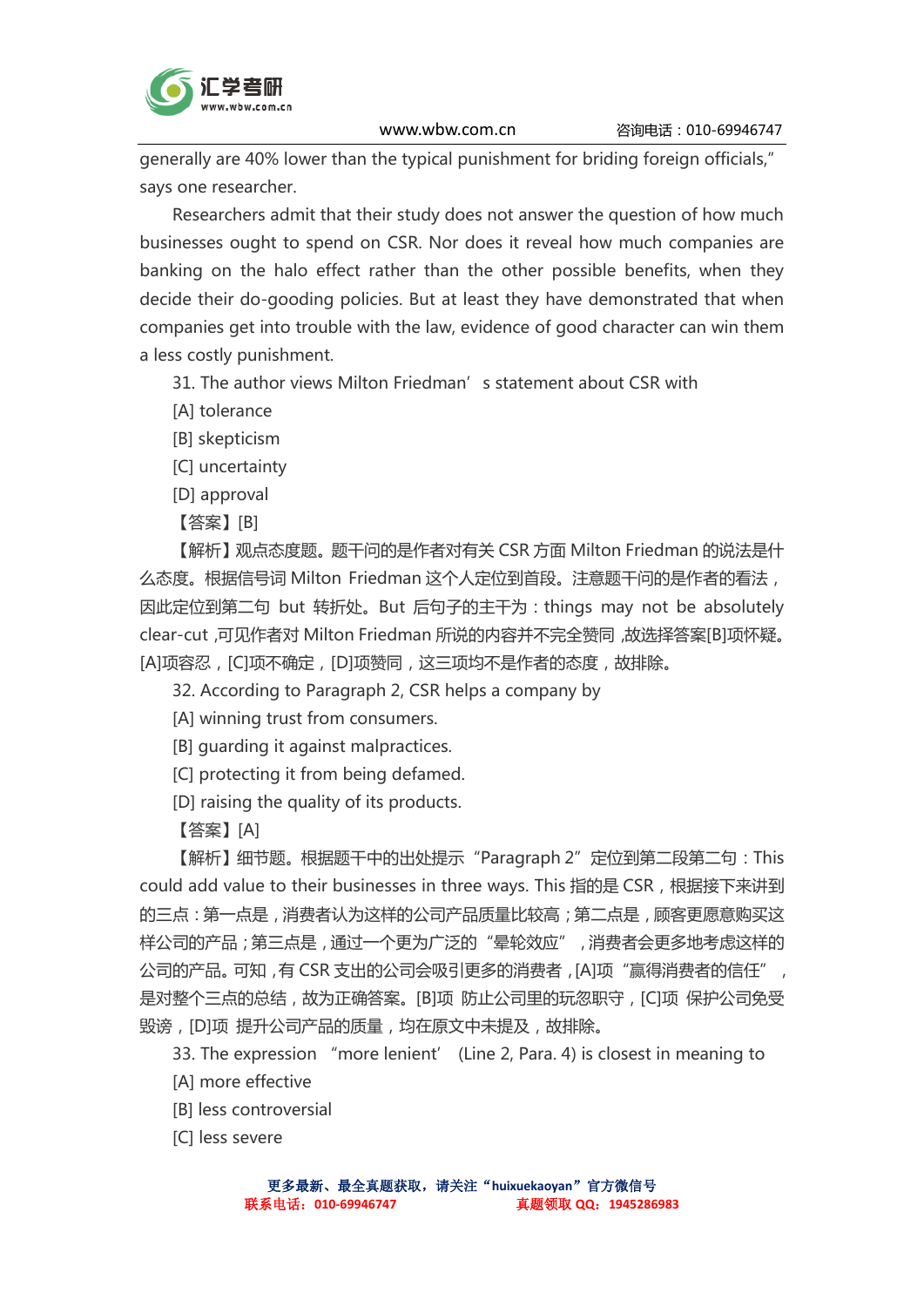



[D] more lasting

【答案】[C]

【解析】猜词题。根据题干中的出处提示"line 2, para. 4"及信号词"more lenient" 定位到原文中的第四段第一句:The study found that...penalties。明显此句中 more lenient 修饰 penalties(惩罚), 要想推测出 more lenient 的含义, 需要知道被起诉的公 司中,那些有着全面的 CSR 项目的公司和 penalties 之间的联系。本项在第五段的最后一 句最容易被看出来,第五段最后一句提到那些在 CSR 有较大投资的公司,当被起诉有贿赂 行为时,所受到的罚金要比通常的罚金低 40%左右,可知这样的公司会受到较轻的惩罚, 故 more lenient 是较轻, 即较不严重的意思, 故选[C]项。[A]项 更有效的, [B]项 较少有 争议的,[D]项 更持久的,这三项均不是 more lenient 的意思,故排除。

34. When prosecutors evaluate a case, a company's CSR record

[A] has an impact on their decision.

[B] comes across as reliable evidence.

[C] increases the chance of being penalized.

[D] constitutes part of the investigation.

【答案】[A]

【解析】细节题。题干问的是 CSR record 与 prosecutors evaluate a case 的关系, 根据题干中的信号词 prosecutors evaluate a case 可回文中定位到第五段第一句:In all...in CSR。这里的 be influenced 与[A]项 has an impact 对应, 即一个公司的 CSR 会 影响检察官对其案件的评估,故选[A]项。[B]项被检察官认为是可靠的证据,[C]项 增加了 被惩罚的机会, [D]项 构成了调查的一部分, 这三项均在原文中没有提及, 故排除。

35. Which of the following is true of CSR, according to the last paragraph?

[A] Its negative effects on businesses are often overlooked.

[B] The necessary amount of companies' spending on it is unknown.

[C] Companies' financial capacity for it has been overestimated.

[D] It has brought much benefit to the banking industry.

【答案】[B]

【解析】判断题题干问的是根据最后一段,有关 CSR 的论述哪个是对的。定位到原文 最后一段,根据其内容可知"研究人员承认到其研究没有回答如下问题:公司应该在 CSR 方面花费多少钱"。[B]项的意思是"公司在 CSR 方面的花费是未知的",属于原文的同义 替换,故正确。[A]项 CSR 对公司的负面影响经常被忽视,[C]项 公司对 CSR 的经济承担 力被过高估计了,[D]项 CSR 给银行业带来了很多好处,这三项在文中均为提及,故排除。

## Text 4

There will eventually come a day when The New York Times ceases to publish stories on newsprint. Exactly when that day will be is a matter of debate. "Sometime in the future," the paper's publisher said back in 2010.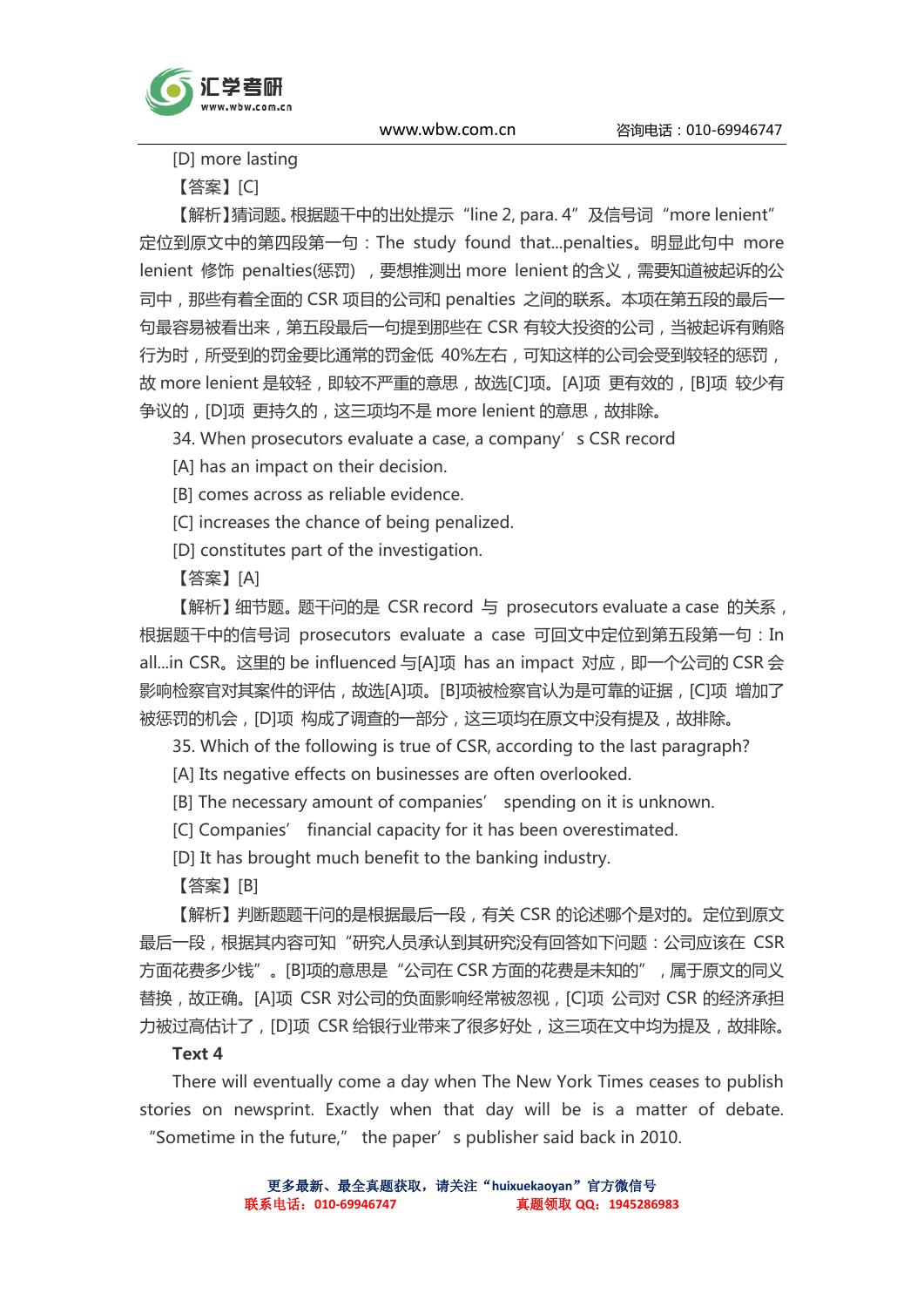

Nostalgia for ink on paper and the rustle of pages aside, there's plenty of incentive to ditch print. The infrastructure required to make a physical newspaper-printing presses, delivery trucks - isn' t just expensive; it' s excessive at a time when online-only competitors don't have the same set of financial constraints. Readers are migrating away from print anyway. And though print and sales still dwarf their online and mobile counterparts, revenue from print is still declining.

Overhead may be high and circulation lower, but risking to eliminate its print edition would be a mistake, says BuzzFeed CEO Jonah Pere.

Peretti says the Times shouldn' t waste time getting out of the print business, but only if they go about do, it the right way. "Figuring out a way to accelerate that transition would make sense for them," he said, "but if you discontinue it, you're going to have your most loyal customers really upset with you."

Sometimes that's worth making a change anyway. Peretti gives the example of Netflix discontinuing its DVD-mailing service to focus on streaming. "It was seen as a blunder," he said. The move turned out to be foresighted. And if Peretti were in charge at the Times? "I wouldn' t pick a year to end print," he said. "I would raise prices and make it into more of a legacy product."

The most loyal customers would still get the product they favor, the idea goes, and they' d feel like they were helping sustain the quality of something they believe in. "So if you are overpaying for print, you could feel like you were helping," Peretti said, "Then increase it at a higher rate each year and essentially try to generate additional revenue." In other words, if you're going to make a print product, make it for the people who are already obsessed with it, Which may be what the Times is doing already. Getting the print edition seven days a week costs nearly \$500 a year — more than twice as much as a digital-only subscription.

"It's a really hard thing to do and it's a tremendous luxury that BuzzFeed doesn't have a legacy business," Peretti remarked. "But we're going to have questions like that where we have things we're doing that don't make sense when the market changes and the world changes. In those situations, it' s better to be more aggressive than less aggressive."

36. The New York Times is considering ending it' s print edition partly due to

- [A] the pressure form its investors
- [B] the complaints from its readers
- [C] the high cost of operation
- [D] the increasing online ad sales.

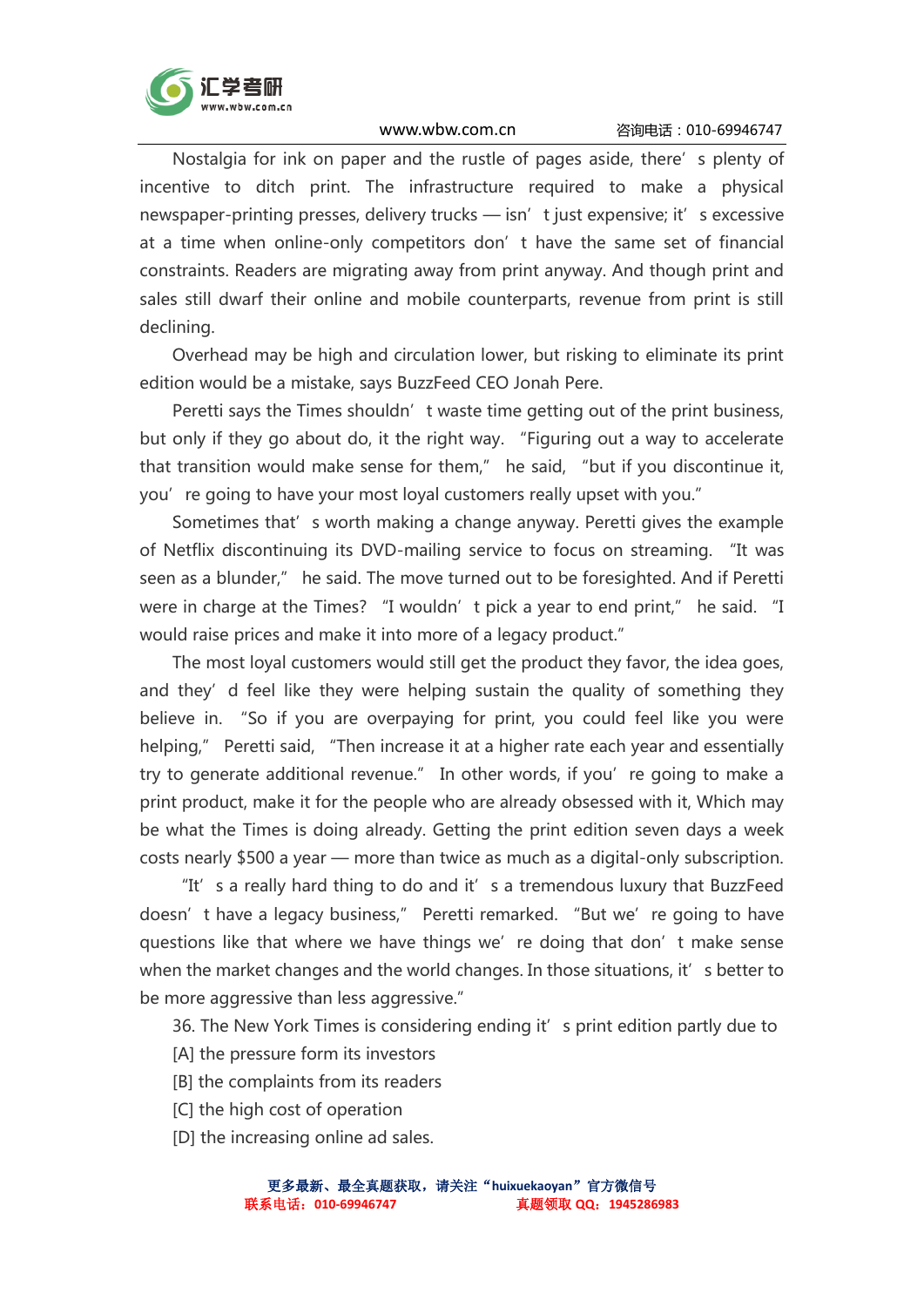

【答案】[C]

【解析】细节题。题干问的是《纽约时报》考虑停止纸质版新闻印刷出版的原因是什么。 文章首段首句即是此内容的同义表达, 第二段解释具体原因, 第二句: The infrastructure...isn' t just expensive; it' s excessive at a time when online-only competitors don' t have the same set of financial constraints. 意思是纸质印刷所要 求的基础设施不仅仅贵而且多余,因为他们的网络竞争对手没有这样的经济上的限制。[C] 项"运行的高成本"是对原文内容的总结,故正确。[A]项 来自于投资者的压力, [B]项 来 自于读者的投诉,[D]项 网络广告销售的增长,这三项在文中均未提及,故排除。

37.Peretti suggests that.in face of the present situation, the Times should

[A] make strategic adjustments

[B] end the print edition for good

[C] seek new sources of readership

[D] aim for efficient management

【答案】[A]

【解析】细节题。题干问的是:面对目前的形势,Peretti 建议《纽约时报》怎么做。 根据信号词 Peretti 回原文中定位至第四段,首句内容是 Peretti 说《纽约时报》不该浪费 时间去想着如何停止纸质印刷,而应该找到一种正确的方法去解决这件事。接着第二句 Peretti 说找到一种方式来促进这种转变会对他们来说有用处。可知 Peretti 认为《纽约时报》 应当做出一些改变而非停止纸质版的发行,[A]项"做出策略上的调整"是对原文的同义转 述,故正确。[B]项,永远结束纸质版,与原文意思相反,故排除;[C]项,寻求新的读者资源, [D]项 以高效的管理为目标,在原文中未提及,故排除。

38.It can be inferred front Paragraphs 5 and 6 that a "legacy product"

[A] will have the cost of printing reduced.

[B] is meant for the most loyal customers.

[C] helps restore the glory of former times.

[D] expands the popularity of the paper.

【答案】[B]

【题型】推断题。

【解析】题干意思为:从第五、六段可以推断出"传承产品" 。根据信号词 legacy product 定位到第五段最后一句:I would raise prices and make it into more of a legacy product.不仅要提高价格还要将它变为一种遗留品。单单这一句不足以做出选择,需要继续 往下看在第六段中有没有对于这个词的解释。第六段开头提到了他认为大部分忠实的消费者 依旧会坚持购买他们喜欢的产品,而且他们会认为是在帮助维持他们所信任的产品的质量。 可见 Peretti 认为忠实的购买者不会有改变,如果可以每年增加一些比例,那么依旧是可以 创收的。紧接着出现了 in other worlds(换句话说), 如果我们要做这些 print product(印 刷产品),那就为那些已经痴迷于他们的人而做吧。[B]项"是为多数忠实的顾客设计的",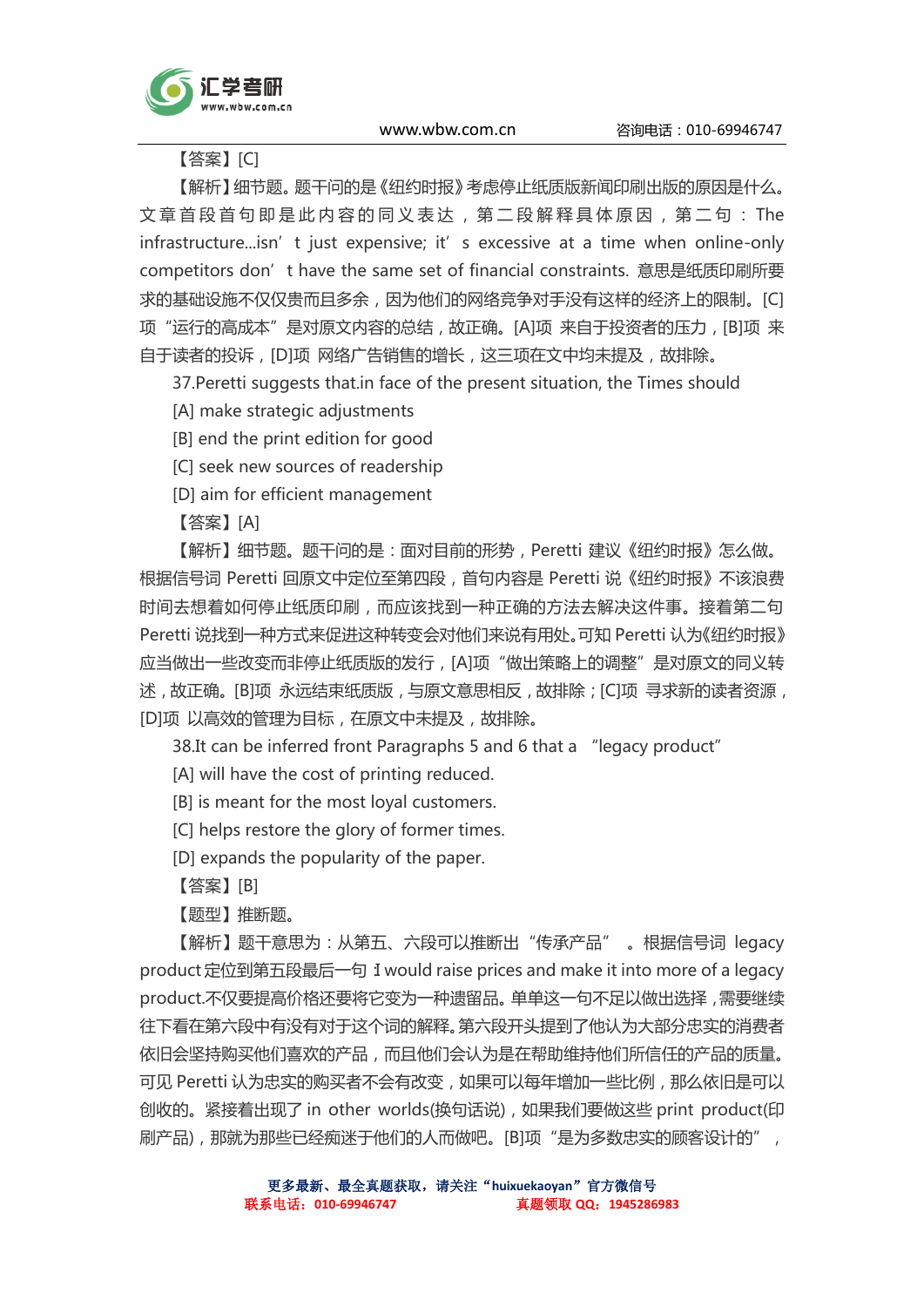

是对原文内容的同义替换,为正确答案。[A]项 会降低印刷成本, [C]项 重建以往的荣耀, [D]项 扩大报纸的受欢迎程度,这三项均在文中未提及,故排除。

39. Peretti believes that in a changing world,

[A] traditional luxuries can stay unaffected.

[B] aggressiveness better meets challenges.

[C] cautiousness facilitates problem-solving.

[D] legacy businesses are becoming outdated.

【答案】[B]

【题型】细节题。

【解析】题干以为:Peretti 认为,在一个变化的世界里 。根据信号词 Peretti 和 changing world 可回文中定位到文章最后一段,由最后一段可知 Peretti 认为在市场在变 化、世界在变化的情况中,更有进取心是更好的。[B]项"进取精神可以更好地迎接挑战", 本项是对原文的同义转述,故正确。[A]项 传统的奢侈品不会受到影响,在文中未提及,故 排除;[C]项 谨慎小心促进问题的解决,与原文意思相反,故排除;[D]项 传统产业正在变 得过时,在文中未提及,故排除。

40 . Which of the following would be the best title of the text

- [A] Make Your Print Newspaper a Luxury Good
- [B] Keep Your Newspaper Forever in Fashion

[C] Cherish the Newspaper Still in Your Hand

- [D] Shift to Online Newspapers All at Once
- 【答案】[A]

【题型】主旨题。

【解析】全文由《纽约时报》纸质版终有一天会面临倒闭的危机引出话题,重点阐述 Peretti 对此问题的看法:《纽约时报》纸质版应该考虑转型——为大部分忠实的顾客提供 遗留品。后面接着阐述了如何将《纽约时报》做成这种专为忠实的顾客制作的高价遗留品。 [A]项"将你的印刷报纸做成一个奢侈品",a luxury good 是对原文中提到的高价 "legacy product"的同义转述,故正确。B.始终保持你的报纸时尚前沿,[C]项 珍惜你手

中仍然拥有的报纸,[D]项 立刻转向网络在线报纸,均不是本文要的主旨,故排除。

# Part B

## Directions:

Read the following text and answer the questions by choosing the most suitable subheading from the list A-G for each of the numbered paragraphs(41-45). There are two extra subheadings. Mark your answers on the ANSWER SHEET.

[A] Create a new image of yourself

[B] Decide if the time is right

[C] Have confidence in yourself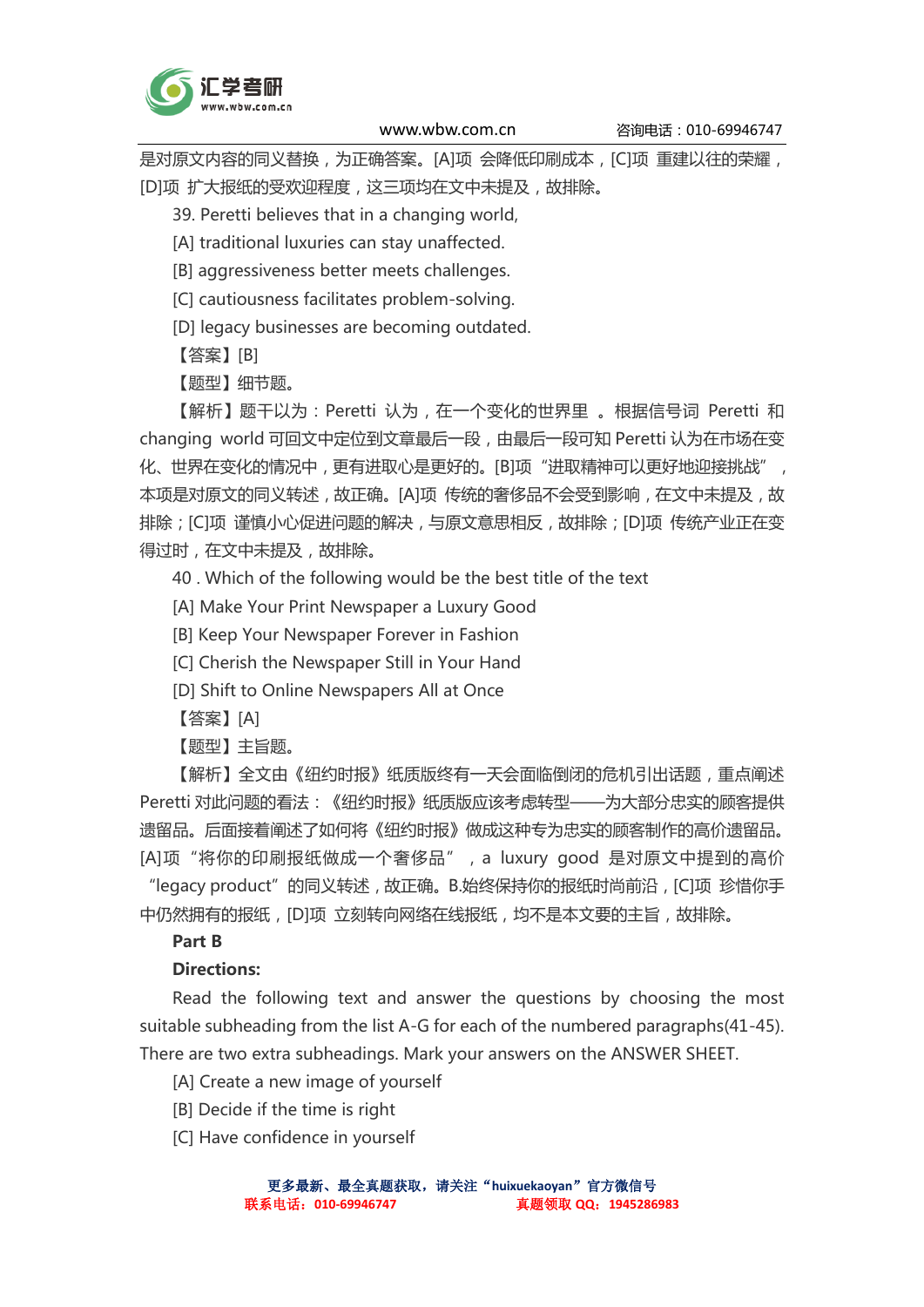

[D] Understand the context

[E] Work with professionals

[F] Know your goals

[G] Make it efficient

No matter how formal or informal the work environment, the way you present yourself has an impact. This is especially true in fast impressions. According to research from Princeton University, people assess your competence, trustworthiness, and likeability in just a tenth of a second, solely based on the way you look.

The difference between today's workplace and the "dress for success" era is that the range of options is so much broader. Norms have evolved and fragmented. In some settings, red sneakers or dress T-shirts can convey status; in others not so much. Plus, whatever image we present is magnified by social-media services like LinkedIn. Chances are, your headshots are seen much more often now than a decade or two ago. Millennials, it seems , face the paradox of being the least formal generation yet the most conscious of style and personal branding. It can be confusing.

So how do we navigate this? How do we know when to invest in an upgrade? And what's the best way to pull off one that enhances our goals? Here are some tips:

41\_\_\_\_\_\_\_\_\_\_\_\_\_\_\_\_\_

As an executive coach, I've seen image upgrades be particularly helpful during transitions-when looking for a new job, stepping into a new or more public role, or changing work environments. If you're in a period of change or just feeling stuck and in a rut, now may be a good time. If you're not sure, ask for honest feedback from trusted friends, colleagues and professionals. Look for cues about how others perceive you. Maybe there's no need for an upgrade and that's OK.

【答案】[B]

【解析】此段第一句话主句里面说"在过渡的阶段提升自我形象尤其有用"。第二句和 第三、四句分别展开说明,第二句表明:如果你处在变动的时期或者感觉需要变动,那么可 能这可能是一个好的时机。相反,第三、四句话表示:如果不确定的话,就需要得到别人的 反馈了,也许无需提升。故整段的意思是说要先确定是否现在是提升自我形象的正确时机。 故答案为[B]项。

42.\_\_\_\_\_\_\_\_\_\_\_\_\_\_\_\_\_\_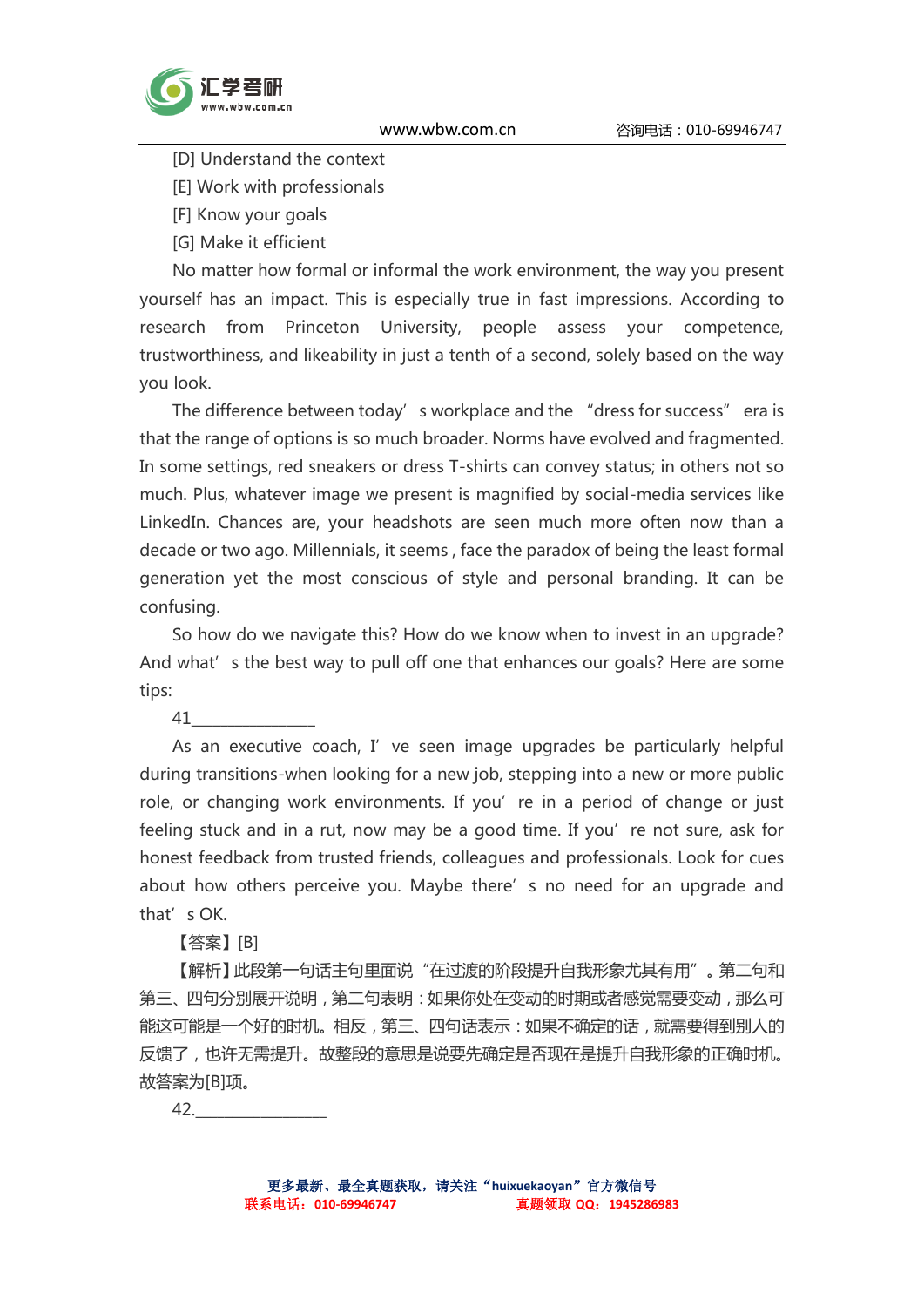

Get clear on what impact you're hoping to have. Are you looking to refresh your image or pivot it? For one person, the goal may be to be taken more seriously and enhance their professional image. For another, it may be to be perceived as more approachable, or more modern and stylish. For someone moving from finance to advertising, maybe they want to look more "SoHo." (It's OK to use characterizations like that.)

【答案】[F]

【解析】此段中心句即第一句话,表明"要清楚你想要的结果或影响"。其实就是你想 要的目标。紧接着开始解释,提到比如,你是否想要更新你的形象?那么,对于一个人来讲, 这个目标可能是要变得严肃些或者要加强专业的形象。对于其他人,这个目标可能是要变得 更平易近人,或者是更现代化、更时尚。对于那些要从金融转到广告的,他们可能得看起来 更"SOHO"。可见整段都在讲目标,[F]项中的"goal"与之对应,故为答案。

43.\_\_\_\_\_\_\_\_\_\_\_\_\_\_\_\_\_\_\_\_

Look at your work environment like an anthropologist. What are the norms of your environment? What conveys status? Who are your most important audiences? How do the people you respect and look up to present themselves? The better you understand te cultural context, the more control you can have over your impact.

【答案】[D]

【解析】本段主要阐述的内容是要观察你的工作环境,认清环境中的标准,并且最后一 句说你对周围的文化环境理解得越清晰,你越能控制你的影响。可知本段主要就是说要理解 周围的环境,故选[D]项。

44.\_\_\_\_\_\_\_\_\_\_\_\_\_\_\_\_\_\_\_\_\_

Enlist the support of professionals and share with them your goals and context. Hire a personal stylist, or use the free styling service of a store like. Crew. Try a hair stylist instead of a barber. Work with a professional photographer instead of your spouse or friend. It' s not as expensive as you might think.

【答案】[E]

【解析】本段第一句提到:要获得专家的支持,和他们分享你的目标和周围环境,后面 又提到可以雇佣造型师、摄影师等等,可见本段主要讲的就是征询专家的意见、和专家合作, 故选[E]项。

45\_\_\_\_\_\_\_\_\_\_\_\_\_\_\_\_\_\_\_\_\_

The point of a style upgrade isn't to become more vain or to spend more time excessing over what to wear. Instead, use it as an opportunity to reduce decision fatigue. Pick a standard work uniform or a few go-to options. Buy all your clothes …. once with a stylist instead of shopping alone, one article of clothing at a time.

【答案】[G]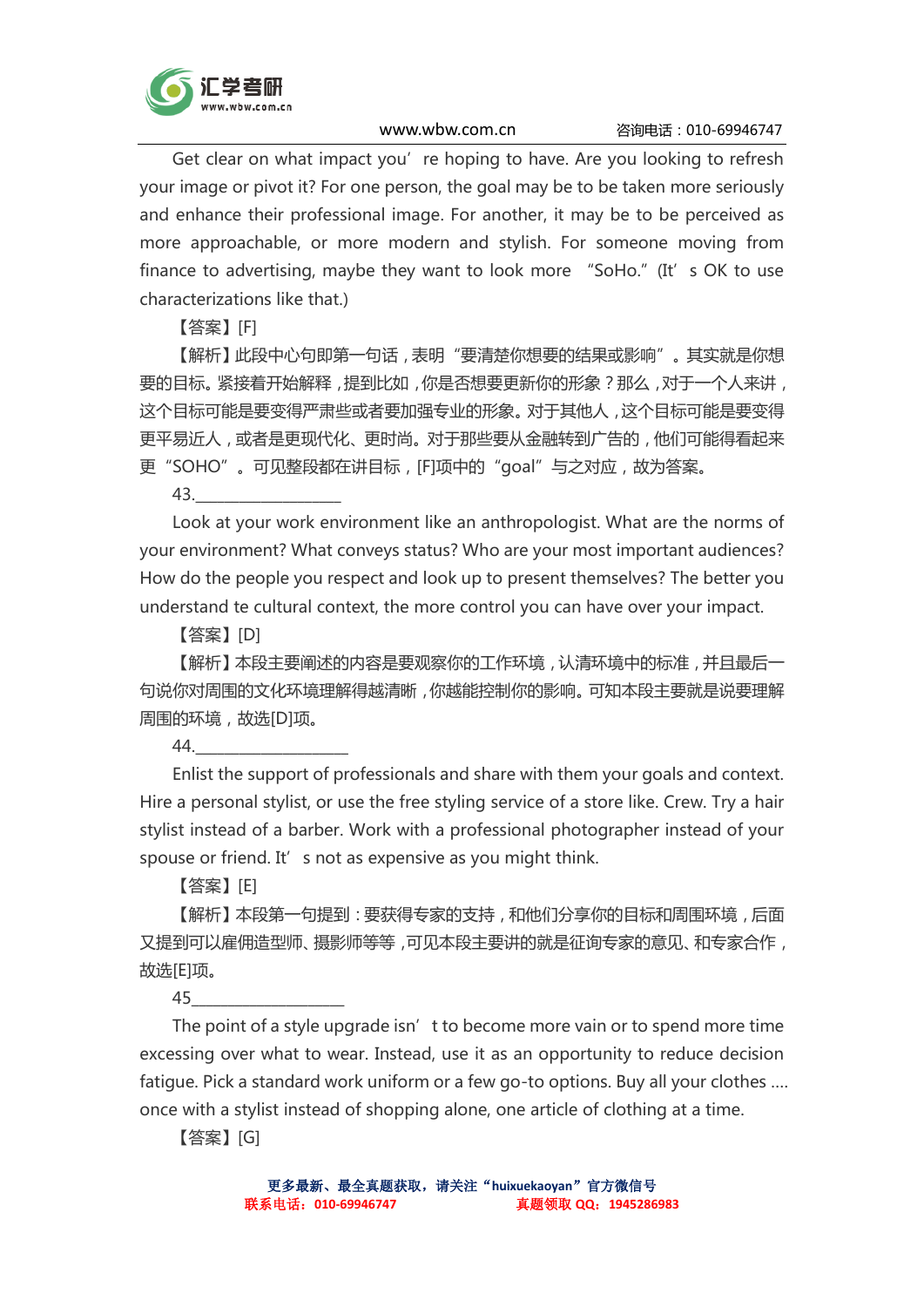

【解析】此段第二句句首出现 instead,这种转折连词后面往往是作者要表述的重要内 容。该句讲的是"最好是将形象升级当作是减少决定疲劳的机会",即减少做决定,紧接着 提到"选取一套标准的工作服或几个其他的选择。和造型师一起把衣服一下子都买了,而不 是一个人购买,或者一次只买一件"。这些提到的都是要有效率。故选[G]项

#### Part C

## Directions:

Read the following text carefully and then translate the underlined segments into Chinese .You translation should be written neatly on the ANSWER SHEKT. (10 points)

Mental health is our birthright. (46) We don't have to learn how to be mentally healthy ;it it built into us that our bodies know how to heal a cut or mend a broken bone. Mental health can't be learned, only reawakened. It is like the immune system of the body, which under stress or through lack of nutrition or exercise can be weakened, but which never leaves us. When we don't understand the value of mental health and we don't know how to gain access to it, mental health will remain hidden from us. (47) Our mental health doesn't really go anywhere; like the sun behind a cloud, it can be temporarily hidden from view, but it is fully capable of being restored in an instant.

Mental health is the seed that contains self-esteem - confidence in ourselves and an ability to trust in our common sense. It allows us to have perspective on our lives - the ability to not take ourselves too seriously, to laugh at ourselves, to see the bigger picture, and to see that things will work out. It' s a form of innate or unlearned optimism. (48) Mental health allows us to view others with sympathy if they are having troubles ,with kindness if they are in pain,and with unconditional love no matter who they are. Mental health is the source of creativity for soving problems, resolving conflict, making our surroundings more beautiful,managing our home life, or coming up with a creative business idea or invention to make our lives easier. It gives us patience for ourselves and toward others as well as patience while driving,catching a fish,working on our car,or raising a child. It allows us to see the beauty that surrounds us each moment in nature,in culture,in the flow of our daily lives.

(49) Although mental health is the cure-all for living our lives,it is perfectly ordinary as you will see that it has been there to direct you through all your difficult decisions.It has been available even in the most mundane of life situations to show you right from wrong,good from bad,friend from foe.Mental health has commonly been called conscience,instinct,wisdom,common sense,or the inner voice.We think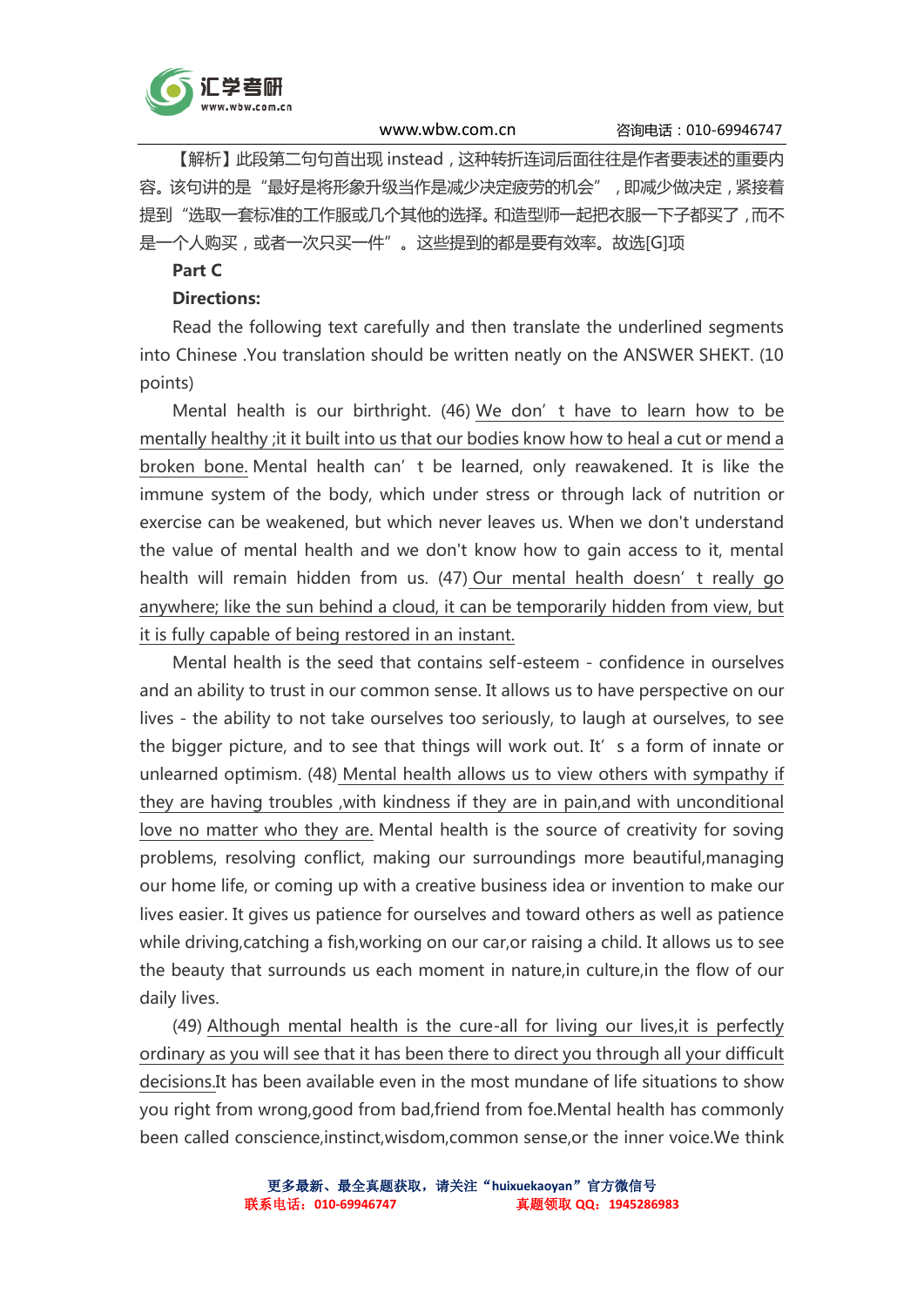

of it simply as a healthy and helpful flow of intelligent thought .(50) As you will come to see ,knowing that mental heath is always available and knowing to trust it allow us to slow down to the moment and live life happily.

46. We don't have to learn how to be mentally healthy; it is built into us in the same way that our bodies know how to heal a cut or mend a broken bone.

【句子结构】此句中分号连接了两个并列句。第一个句子中 how to be mentally healthy 作 learn 的宾语。第二个句子主干是 it is built into us, in the same way 引导状 语从句说明 built into us 的方式, that 引导定语从句修饰 way, 其中定语从句中 how to heal a cut or mend a broken bone 作 know 的宾语。

【参考译文】我们无需刻意去学习怎样才能让心理健康;它正如我们的身体知道怎样愈 合伤口和修复骨折一样,是根植于我们体内的/是我们与生俱来的能力。

47. Our mental health doesn't really go anywhere; like the sun behind a cloud, it can be temporarily hidden from view, but it is fully capable of being restored in an instant.

【句子结构】此句中分号连接了两个并列句。第一个句子是简单句,第二个句子中,like the sun behind a cloud 是状语, but 连接两个转折关系的并列分句, 在翻译时要注意 be hidden from 和 be capable of 的被动语态的翻译方法。

【参考译文】我们的心理健康并不是真的消失不见;就像云朵背后的太阳,它也许暂时 被遮挡,但是它也可以在瞬间重焕光芒。

48. Mental health allows us to view others with sympathy if they are having troubles, with kindness if they are in pain, and with unconditional love no matter who they are.

【句子结构】该句主干是 Mental health allows us to view others,三个并列 with 引导的介词短语做状语, 前两个 with 引导的状语中各包含一个 if 引导的条件状语从句, 最 后一个 with 状语中包含一个 no matter 引导的让步状语从句。

【参考译文】心理健康使我们在他人遇到麻烦时给予同情,在他人痛苦时心存善意,而 且无论对方是谁都会给予无条件的关爱。

49. Although mental health is the cure-all for living our lives, it is perfectly ordinary as you will see that it has been there to direct you through all your difficult decisions.

【句子结构】本题有一个由 although 引导的让步状语从句, as 引导的原因状语从句, 以及 that 引导的宾语从句构成。此处"mental health"若是翻译成心理健康与下文连接, 则不符合中文表达习惯,又因 mental 本身与智力相关, 所以将其翻译成"健康的心智"; 此外"perfectly ordinary"可以正译,译为"非常普遍",本译文采取正话反说的方式, 译为"并不稀奇"。"difficult decisions"若翻译为"困难的决定",不符合中文的表达 方式,所以将 decision,名词译为动词"做决定"。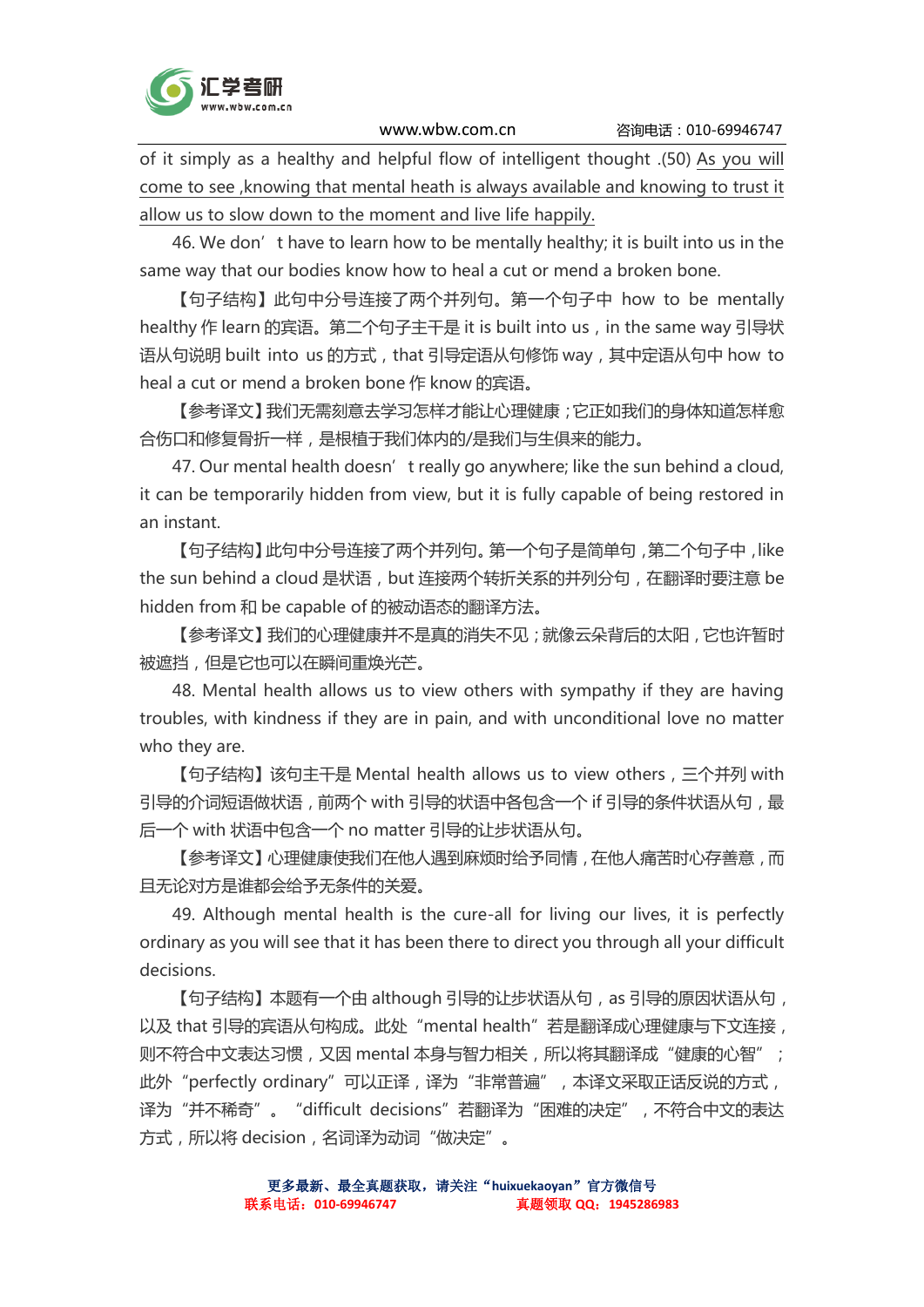

【参考译文】尽管拥有健康的心智是我们生活中的万能药,但它并不稀奇,你会发现在 你难以做决定时,它一直在指引着你。

50. As you will come to see, knowing that mental health is always available and knowing to trust it allow us to slow down to the moment and live life happily.

【句子结构】该句由 as 引导的定语从句,that 引导的宾语从句组成,并且考察代词 "it"。 "see"在该句中是 "了解"而不是 "看到"的意思,前后的 knowing 可合并翻译; "available"本意"可得到的",该句中意译为"一直存在的"。

【参考译文】你会慢慢理解到,明白健康的心智会一直存在,并且坚信这一点,那么此 刻我们就可以放慢生活节奏,快乐地生活。

## Section III Writing

Part A

## Directions:

Suppose you are a librarian in your university. Write a notice of about 100 words, providing the newly-enrolled international students with relevant information about the library.

You should write neatly on the ANWSER SHEET.

Do not sign you own name at the end of the letter, use "Li Ming " instead. Do not write the address .(10 points)

【范文】

**Notice** 

August 20, 2015

To ensure students from overseas to be acquainted with the service of library in Beijing University, we write this notice to inform you of some relevant information about our library.

To begin with, our library provides a large amount of books and materials covering not only most majors and subjects, but also many extra-curricular reading materials, thus satisfying all your reading requirements. Furthermore, the library opens during the week time, each day from 9:00am to10:00pm. Last but not least, only students enrolled in this university and with a special Library Card are allowed to enter our library.

Anyone interested in studying or reading in our library should sign up before August 31, and the Library Card will be issued within a week.

Library of Beijing University

【解析】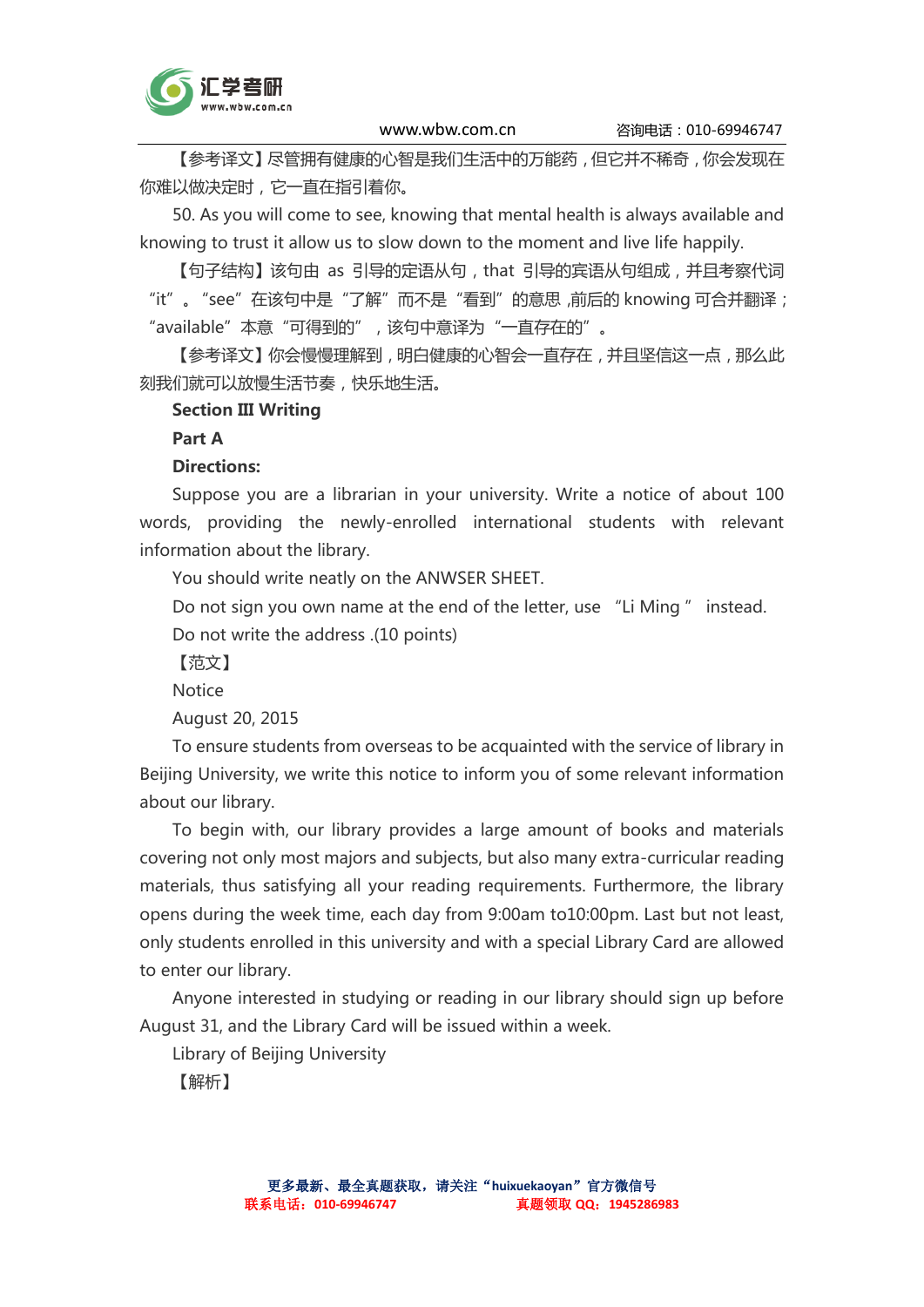

今年英语(一)的小作文,再一次考查到了通知。在英语(一)的考试中,通知已经考 查过 1 次。例如 2010 年英语(一)就考查过代表研究生会写一篇为国际会议招募志愿者的 通知,而且 2015 年英语(二)考查的也是招募志愿者的通知。

同是以图书馆为写作背景,在 2007 年英语(一)的建议信中也已经考查过,所以相关 表达在课堂上都已经涉及过。因此,只要根据 2010 年通知的格式,再结合 2007 年建议信 的相关内容,就可以很轻松的写出 2016 年的小作文。这就提醒我们 2017 届的同学们要高 度重视历年真题,因为考过的话题或是应用性短文会反复考查。

接下来,我们来详细解读今年的小作文。首先看一下题目要求:

Suppose you are a librarian in your university. Write a notice of about 100 words, providing the newly-enrolled international students with relevant information about the library.

小作文,即 A 节作文的评分侧重点在于:1. 格式和语域的恰当性;2. 信息点的覆盖面; 3. 内容的组织;4. 语言的准确性。

在这里,我们主要从格式和内容两方面来解析此文。首先,从格式上来说,通知的格式 包括四大部分:

1、标题,通知要求必须有标题,可以直接用 Notice 做标题,注意首字母大写,且标 题要居中;

2、时间,通知的时间要求在标题下方第二行,按照日月年的顺序来写,注意月与年之 间要有逗号, 目时间要靠右对齐;

3、正文,通知正文要求首段缩进四个字符,不要求一定分段,但为了内容层次清晰, 建议分三段为好。

4、落款,落款即发布通知的单位,此处需要特别注意,根据题目的要求,考生是代表 图书馆写的通知,所以落款应该是某某图书馆,而非 Li Ming 本人。

另外,从内容上来看,作为一名图书管理员,要向学生介绍学校的图书馆,其实可以介 绍的内容还有很多,比如图书馆的藏书、图书馆的开放时间、入馆要求等等。所以内容部分 对大家来说应该也不是难事,具体内容可以参考如上范文。

## Part B

## Directions:

Write an essay of 160—200 words based on the following picture.in your essay, you should

1. describe the pictures briefly,

2. interpret its intended meaning, and

3. give your comments.

You should write neatly on ANSWER SHEET . (20 points)

【范文】